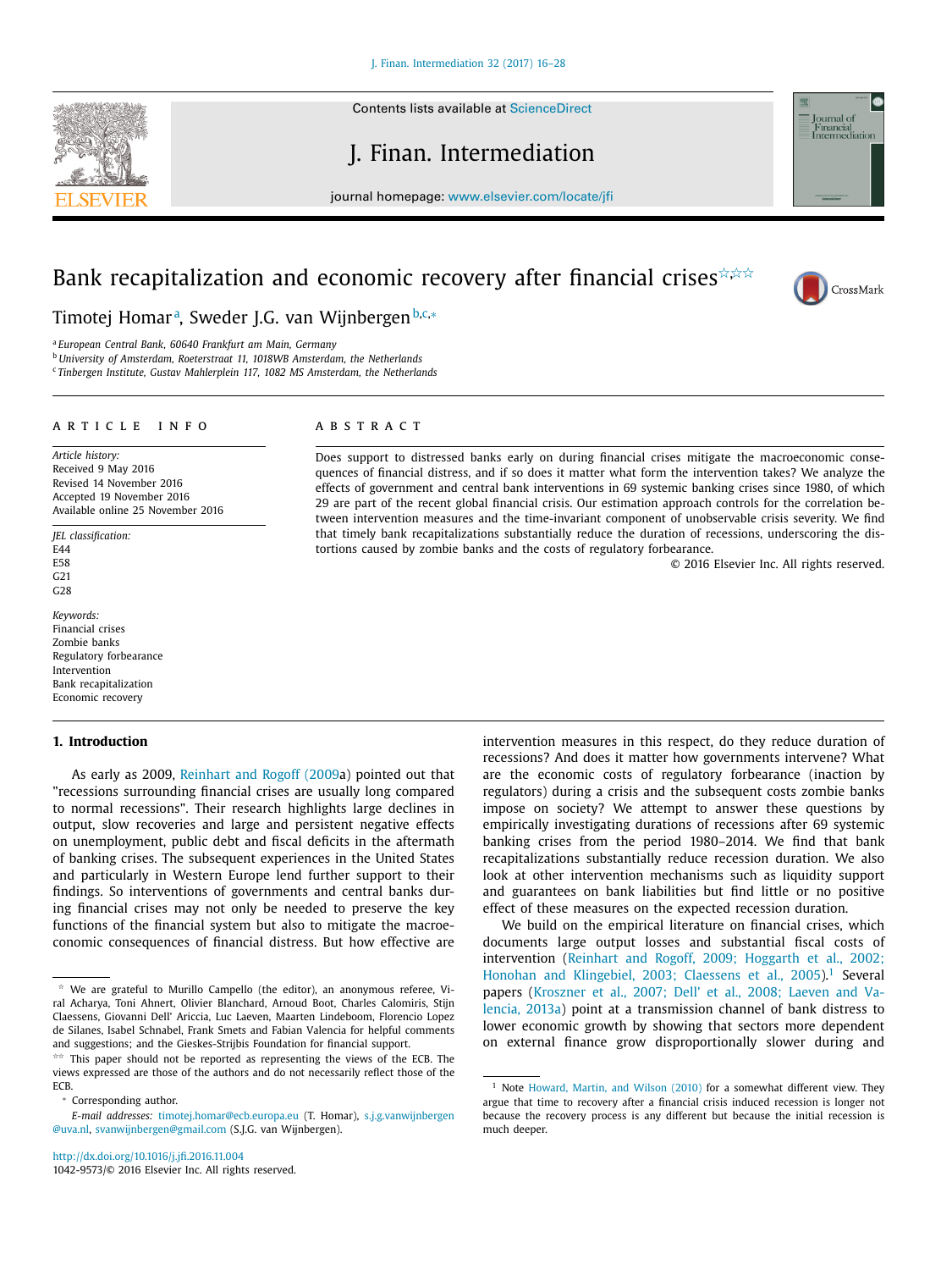<span id="page-1-0"></span>after banking crises. Importantly, Laeven and [Valencia](#page-12-0) (2013a) find that recapitalizations of distressed banks and discretionary fiscal policy significantly increase growth of such firms. Furthermore, [Chodorow-Reich](#page-11-0) (2014) provides evidence that weak banks lend less, which results in lower employment. Bank recapitalizations such as the TARP program in the US can mitigate the negative effects of bank distress on employment and reduce bankruptcies according to Berger and [Roman](#page-11-0) (2015). A number of papers find that bank [recapitalizations](#page-12-0) increase loan supply (cf. Li, 2013; Berger et al., 2016 or [Poczter,](#page-12-0) 2016).

The consequences of regulatory forbearance, i.e. failing to address the undercapitalization of banks, can be clearly seen from the Japanese experience. Poorly capitalized banks tend to "ever[green" loans](#page-12-0) to insolvent firms (Peek and Rosengren, 2005; Watanabe, 2010). Because the inefficient firms then do not exit their industries, more productive firms may delay entry, which can lead to a long stagnation [\(Caballero](#page-11-0) et al., 2008). Injecting equity into such banks can help but only if banks are recapitalized sufficiently: in their analysis of Japanese banking distress, Giannetti and Simonov (2013) show that banks that remain weakly [capitalized](#page-11-0) after a recapitalization may use the new funds to increase lending to zombie firms rather than to healthy ones. [Acharya](#page-11-0) et al. (2016) make a similar point on a sample of European banks. In this paper, we assess whether all this micro-evidence translates into effects of macroeconomic significance.

Our work is also part of a recent literature on the desired policy response to long lasting recessions (see [Blanchard](#page-11-0) et al., 2015 or [Schularick](#page-12-0) and Taylor, 2012). Specifically, our paper is related to the burgeoning literature on interactions between sovereign debt and [undercapitalized](#page-11-0) banks, the so called 'Diabolic Loop' (see Gennaioli et al., 2014 or van der Kwaak and van [Wijnbergen,](#page-12-0) 2014). Undercapitalized banks are a key link in the amplification cycles at the core of that literature.

To set the stage for our empirical analysis, we first present a theoretical model that analyzes the effectiveness of bank recapitalization. The key inefficiency in the model is that after a shock has eroded a bank's assets, banks have incentives to shift risk by rolling over loans to borrowers in distress. Since the banks are undercapitalized, a correspondingly larger part of the risk associated with the rollover will then be borne by creditors of the bank or by whoever steps in to rescue the bank when it gets into distress. Recapitalizing such zombie banks mitigates this incentive problem. Other interventions may prevent bank failures but generally do not address the incentive problem and therefore do not improve welfare as much as bank recapitalization. In a simple macroeconomic extension, we show that recapitalizing banks leads to stronger recovery (higher expected future output) than one can expect in a zombie bank environment with distorted rollover incentives.

We test these theoretical predictions by estimating a duration model with crisis-specific fixed effects on a panel dataset, taking into account that intervention may be endogenous to crisis severity: it is plausible that governments are more likely to intervene in severe than in mild crises. If a measure increases the probability of recovery but is more likely to be used in severe crises, which in turn are associated with longer recessions, regressions may spuriously indicate that the measure is not effective. In our sample, crises where banks were recapitalized were on average indeed much more severe than crises where recapitalizations were not used. But our estimation results, that take this endogeneity issue into account, show a highly significant and positive effect of bank recapitalizations on the probability of recovery. As a consequence, severe recessions are predicted to last two years less after recapitalization, down from 14 to 6 quarters. Light recessions are still expected to be shortened by about half a year after recapitalization, down from 5 to 3 quarters. These findings clearly show the costs of zombie banks and regulatory forbearance to society.

The paper is organized as follows. Section 2 presents the theoretical model. The empirical [methodology](#page-4-0) is explained in Section 3 where we also describe the data used. Results on recapitalizations and subsequent recovery are presented and discussed in [Section](#page-7-0) 4. [Section](#page-11-0) 5 concludes.

# **2. Model**

We use a simple theoretical model to show how interventions to counteract the negative consequences of loans turning bad for bank capital can favorably affect recession duration. In contrast to the existing literature on intervention (see for example, Diamond and Rajan, 2011; Philippon and Schnabl, 2013; [Philippon](#page-11-0) and Skreta, 2012; Tirole, 2012), we do not focus on adverse selection problems; nor on the ex ante (collective) moral hazard created by bailout expectations (Farhi and [Tirole](#page-11-0) 2012). Instead we analyze the ex post moral hazard in lending that arises after a negative shock has eroded the value of bank assets and as a consequence bank capital. Our model is perhaps most closely related to a very early contribution to the literature on bank [intervention,](#page-11-0) Berglof and Roland (1995), who investigate why so called soft budget constraints emerge. They argue that banks that have sufficient capital enforce discipline on borrowers and thereby induce effort in firms, while those with little capital refinance inefficient firms in order to benefit from a [government](#page-12-0) bailout (see also Landier and Ueda, 2009).

Core to our model is that the presence of nonperforming loans can give banks ample opportunities for risk shifting. Nonperforming loans can be very high in systemic banking crises. The average peak value of the ratio of NPLs to total banking assets during the 65 crises from the dataset of Laeven and [Valencia](#page-12-0) (2013b) is 20%. The model is set up to demonstrate how bank recapitalization improves incentives of a zombie bank and helps to motivate the subsequent empirical analysis.

#### *2.1. Timeline of events*

There are two time periods. The first one lasts from  $t=0$  until  $t=1$  and the second from  $t=1$  till  $t=2$  (See [Fig.](#page-2-0) 1). There are three types of agents: a bank, depositors and the regulator. The regulator is only active from  $t=1$  on if there is a banking crisis.

- At *t*=0 the bank raises *k* of equity and 1−*k* of debt with maturity of one period. It makes 1 unit of loans to firms that invest into two-period projects.
- $-$  At  $t=1$  the bank and the regulator observe the quality of bank loans. A proportion of loans 1−*q* is good; the remaining *q* are bad loans. Depositors may withdraw. If the bank cannot obtain funding it liquidates the loans as much as necessary to repay depositors. The liquidation value of both good and bad loans is  $\lambda$  < 1 per unit of a loan. If the bank can secure funding for the second period, it makes a decision about the bad loans. It either rolls them over as if they were good loans or liquidates them and lends the proceeds to new firms.
- At *t*=2 the bank collects loan repayments. Good loans repay a cash flow *R* with certainty. Bad loans that were liquidated and reinvested repay λ*R* per unit of initial lending, with certainty. Bad loans that were not liquidated repay *R* with probability *p* and zero otherwise. Depositors are repaid. Bank shareholders get the residual.

#### *2.2. Depositors*

Depositors are risk neutral and in expectation require a gross return equal to the risk free rate, which is normalized to 1. At  $t=0$ the bank raises *D*=1−*k* of deposits, which it promises to repay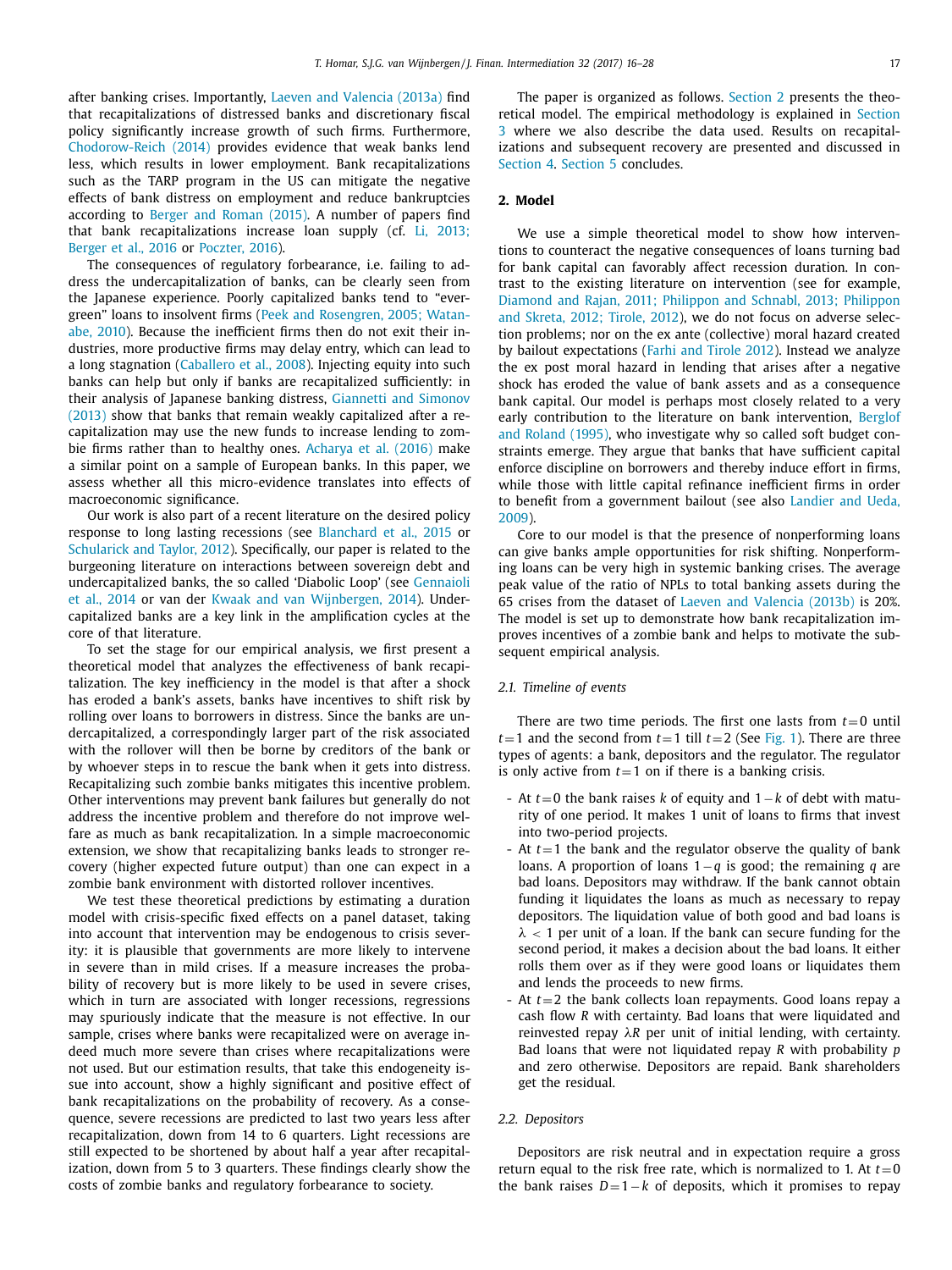<span id="page-2-0"></span>

**Fig. 1.** At *t*=0 the bank makes 1 unit of loans. At *t*=1 the bank and the regulator observe the quality of loans. A proportion of loans 1−*q* is good; the remaining *q* are bad loans. At *t*=2 good loans repay with certainty a cash flow *R* per unit of lending. If the bank rolls over the bad loans, they repay *R* with probability *p* and zero otherwise. If the bank liquidates bad loans it gets λ per unit of liquidated bad loans. The proceeds from liquidation are lent to new firms at a rate *R*.

at  $t=2$  or at  $t=1$  if depositors withdraw early. If they withdraw at *t*=1, the bank tries to raise new debt in the amount of *D* to repay the existing depositors. In case it cannot repay the promised amount, the depositors get all cash flows the bank can collect. If the bank is insolvent at  $t=1$ , the depositors get  $\lambda$  since the bank has to liquidate its entire loan portfolio. If the bank is insolvent at  $t=2$ , which can occur when bad loans did not perform well, the depositors get *R*(1−*q*).

# *2.3. Bank*

The bank pursues the interests of its shareholders. It is assumed that an incentive structure is in place that insures that the interests of bank managers do not diverge from those of bank shareholders. At *t*=0 bank shareholders pay in *k* of equity, on which they require an expected return strictly larger than the risk free rate, in line with the riskiness of equity. The higher required return gives bank shareholders an incentive to lever up as much as possible. Bank shareholders are residual claimants on cash flows at  $t=2$  and have limited liability. If the bank liquidates bad loans the payoff to bank shareholders is *R*(1−*q*)+*R*λ*q*−*D*. If the bank rolls over bad loans, the payoff to bank shareholders is *R*−*D* if the bad loans perform and zero if they do not.

# *2.4. Bad loans*

By liquidating bad loans we mean a decision with which the bank sacrifices a part of the outstanding claim for a higher probability of being repaid the remainder. The liquidation parameter  $\lambda$  is the amount that the bank can collect per unit of liquidated loans so the liquidation value isλ*R*. It is socially optimal to liquidate bad loans: leaving them as they are is risky and has a lower expected payoff than the payoff from liquidation (and new lending) under the assumptions made so  $far:$ <sup>2</sup>

$$
pR < \lambda R \tag{1}
$$

For simplicity it is assumed that the bank extracts all value from the firms to which it lends. The total amount collected from lending is then equal to the aggregate output. Despite the liquidation of bad loans being socially optimal, the bank may choose to roll them over if bank shareholders do not fully internalize the losses when bad loans fail. The bank chooses to liquidate bad loans if liquidation and subsequent lending to new firms brings a higher expected payoff to bank shareholders than does rolling over of bad loans. This is the case if (with  $R_{roll over}$  being the outcome of rolledover bad loans):

$$
R(1-q) + R\lambda q - D > E[\max(R_{\text{rollover}} - D, 0)] \tag{2}
$$

Computing the expected payoffs gives the liquidation incentive constraint:<sup>3</sup>

$$
R(1-q) + R\lambda q - D > p(R - D)
$$
\n(3)

If the liquidation incentive constraint  $(3)$  is not satisfied, the bank chooses to roll over bad loans.

# *2.5. Equilibrium in stable times*

The lending rate *R*, the proportion of bad loans *q*, the liquidation value λ and the probability that bad loans repay *p* are public knowledge at  $t=0$ . The analysis focuses on the case where parameter values are such that banking is only viable if bad loans are liquidated in stable times. We therefore assume that if the bank holds on to bad loans the total expected return from lending is less than 1:

$$
R(1-q) + Rpq < 1 < R(1-q) + R\lambda q \tag{4}
$$

Thus depositors and bank shareholders can both earn at least the risk free rate only if bad loans are liquidated. Therefore in equilibrium bad loans have to be liquidated. If bad loans are liquidated, the loan repayments at  $t=2$  are certain. Hence, with the risk free rate being equal to 1, the promised repayment to depositors is equal to their initial investment *D*=1−*k*. To insure that bad loans are liquidated, the incentive constraint (3) has to be satisfied. It can be expressed as a constraint on the bank capital ratio *k*.

$$
k > 1 - \frac{R(1 - p - q(1 - \lambda))}{1 - p} \tag{5}
$$

The only way for the bank to commit to liquidate bad loans is to have a sufficiently high capital ratio. Since bank shareholders require a return strictly larger than the risk free rate, they have an incentive to increase bank leverage as much as possible, so in equilibrium the incentive constraint is binding. The required capital ratio is increasing in the proportion of bad loans *q* and decreasing in the liquidation value  $\lambda$ .

<sup>&</sup>lt;sup>2</sup> The insights of the model would remain the same if good loans and new lending were risky but the variance of their repayment would be lower than the variance of bad loans that are rolled over.

<sup>&</sup>lt;sup>3</sup> The incentive constraint only "bites" when debt obligations are so high that bank shareholders get zero in case bad loans fail. Note that for simplicity we assume that liquidation proceeds that are lent out again receive R with certainty. Assuming that a fraction *q* of those loans is likely to fail again makes no material difference to any of the results.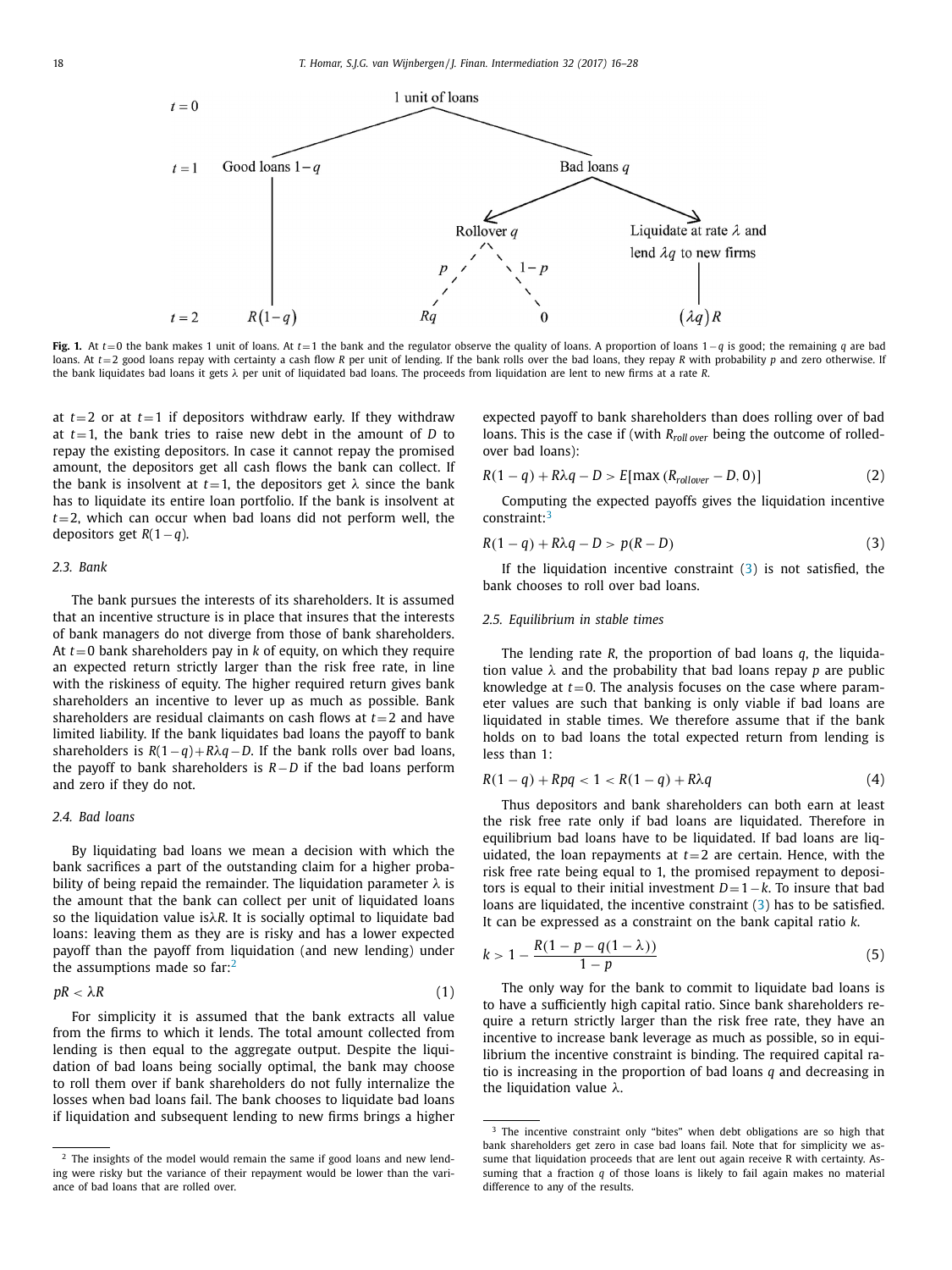# *2.6. A banking crisis*

Our focus is on ex-post intervention so we model a banking crisis as a [zero-probability](#page-11-0) unanticipated event, as in Allen and Gale  $(2000)$ <sup>4</sup> A banking crisis differs from stable times in that the proportion of bad loans turns out to be unexpectedly high. Neither the bank nor the depositors expect a shock to the amount of bad loans, so at  $t=0$  their behavior is exactly the same as in stable times. At  $t=1$  the bank (and the regulator) observe that the proportion of bad loans is  $q+\xi$ , with  $\xi > 0$  being the shock. It still is socially optimal to liquidate bad loans and lend to new firms. But the incentive constraint is no longer satisfied for the new, higher proportion of bad loans. The new capital ratio *k*' that would satisfy the incentive constraint given the higher proportion of bad loans, is larger than the existing capital ratio *k*:

$$
k' = 1 - \frac{R(1 - p - (q + \xi)(1 - \lambda))}{1 - p}
$$
  
= 1 - \frac{R(1 - p - q(1 - \lambda))}{1 - p} + \frac{R\xi(1 - \lambda)}{1 - p}  
> k (6)

Depositors recognize that the bank has been hit but do not observe the size of the shock. They cannot coordinate their actions. If all existing depositors withdraw, potential new depositors are not willing to lend to the bank either. Because the depositors do not know the size of the shock, a new deposit contract at a different rate is not feasible.<sup>5</sup> If the bank cannot obtain new deposits, it liquidates its loan portfolio at a rate  $\lambda$  to repay the existing deposits. If  $\lambda$  is less than the amount of debt 1–*k*, depositors are not fully repaid. Whether λ < 1−*k* depends on the equilibrium value of *k*; in what follows we will assume this to be the case.

The regulator, representing the central bank and the government, does observe the size of the shock. It cannot require the bank to liquidate bad loans but it can possibly improve total welfare by intervening in the bank. Total welfare is defined as the sum of repayments to depositors, bank shareholders and the losses or gains realized by the regulator. In the absence of intervention, the entire bank is liquidated. The loans are then sold to outside investors. Depositors place the proceeds into riskless government securities. Total welfare is then equal to  $\lambda$ . This scenario implies efficiency losses because good loans are liquidated at a loss and because the proceeds from liquidation of loans are not lent on to new firms as the bank has gone out of business. Consider next the impact of a recapitalization of the adversely affected bank(s).

# *2.7. Bank recapitalization*

Bank shareholders do not have an incentive to recapitalize the bank at  $t=1$  after it has been hit by a shock; recapitalization would then mostly benefit the depositors. The regulator, however, can improve total welfare by recapitalizing the bank before the bank makes the decision about the bad loans. The incentive constraint of the bank can be satisfied if the regulator injects an amount of capital *g* into the bank, where *g* follows from:

$$
k+g>1-\frac{R(1-p-q(1-\lambda))}{1-p}+\frac{R\xi(1-\lambda)}{1-p}
$$
 (7)

The minimum amount of capital that satisfies this inequality is  $\bar{g} = \frac{R\xi(1-\lambda)}{1-p}$ . We assume that *g* will be used to repay part of the existing deposits. Deposits in the second period are then only 1−*k*−*g*. When the incentives for liquidating bad loans are restored, the value of bank assets at  $t=2$  is  $R(1-q-\xi) + R\lambda(q+\xi)$ . This outcome maximizes total welfare for two reasons: (i) no good loans are liquidated (as would happen in the case of bank failure) and (ii) bad loans are liquidated (unlike what happens under interventions that prevent bank runs but do not increase bank capital). The regulator can recoup the costs of the equity injection at  $t=2$ from the cash flow remaining after depositors are repaid. How the residual claim is split between the regulator and bank shareholders depends on the terms of recapitalization.<sup>6</sup>

To be effective, a recapitalization has to be implemented before the bank makes the decision about bad loans. If it is done after the bank has already rolled over the bad loans, it has no beneficiary effect on incentives: ex post recapitalization only covers the losses from failed bad loans. Second, the recapitalization needs to be high enough so that with *k*+*g* of equity liquidation of bad loans becomes in the interest of bank shareholders. Finally there should be a ban on subsequent dividend payouts: existing bank shareholders would prefer an immediate payout and a continued gamble with the bad loans.

Note that alternative interventions, like for example providing deposit insurance, blanket guarantees on bank liabilities or open ended liquidity support will prevent bank failures as the bank is able to obtain debt financing despite being undercapitalized or even insolvent. But they do not remedy the incentive problems caused by asset losses and the ensuing erosion of bank capital. Therefore the bank will continue to gamble for resurrection rather than liquidate the bad loans.

#### *2.8. Macroeconomic consequences*

To sketch the macroeconomic consequences of the different intervention strategies, assume that economic recovery is related to positive project outcomes and new investments. Expected future output in the context of our model equals:

$$
EyZ = R(1 - q) + qpR = (1 - q(1 - p))R
$$
 (8)

in case zombie banks are not recapitalized. But if incentives encourage liquidation and new lending, expected output becomes:

$$
Ey_R = (1 - q)R + \lambda qR
$$
  
=  $(1 - q(1 - \lambda))R$  (9)

So the recovery gains from recapitalizing banks are:

$$
EyR - EyZ = (\lambda - p)qR
$$
  
> 0 (10)

The inequality follows from Eq. [\(1\).](#page-2-0)

Conceivably expansionary fiscal policy could be a substitute for recapping banks by stimulating a recovery which would reverse the increase in q triggering the debt overhang. However Kirchner and van [Wijnbergen](#page-12-0) (2016) provide evidence against that view by demonstrating that fiscal multipliers are much reduced in the presence of undercapitalized banks. This suggests that for fiscal policy to be effective, banks need to be recapitalized first.

<sup>4</sup> Note that introducing a crisis as anticipated in potentiality but as very low probability event would add complexity without materially affecting the results.

This assumption rules out equilibria where the deposit rate is adjusted for risk or where the bank shrinks. Such equilibria are only possible if the shock is small enough that bank shareholders can earn a positive return after readjustment.

<sup>6</sup> See Hoshi and [Kashyap](#page-12-0) (2010) for a critical examination and comparison of re[capitalization](#page-12-0) methods used in the US in 2008/2009 and earlier in Japan. Philippon and Schnabl (2013) discuss the optimal way of restructuring banks in the presence of adverse selection problems. [Landier](#page-12-0) and Ueda (2009) provide an extensive overview of bank restructuring options.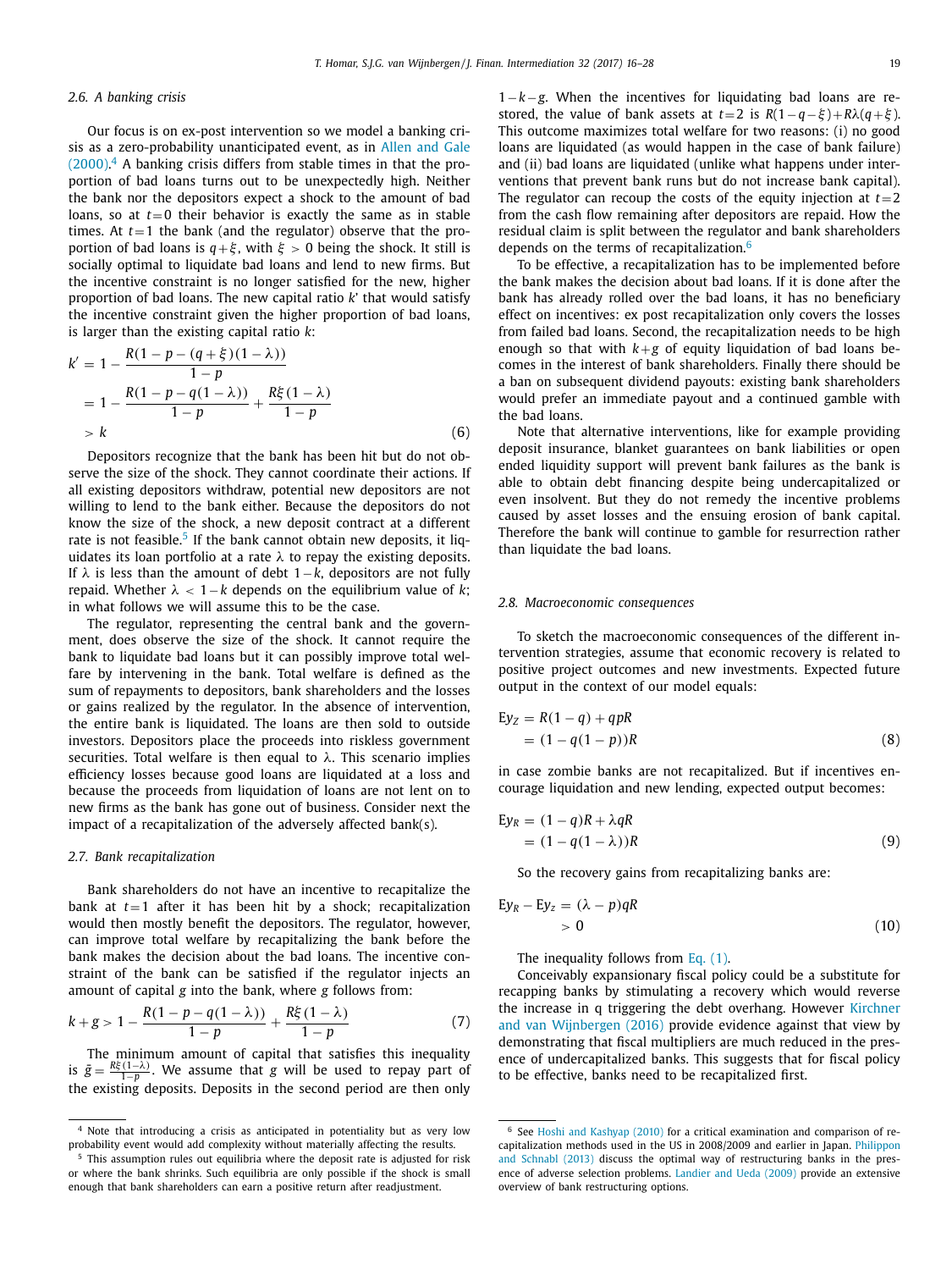# <span id="page-4-0"></span>**3. Empirical methodology and data**

#### *3.1. Empirical methodology*

Our dataset is a panel of systemic banking crises where index *i* denotes a crisis and *t* refers to a particular quarter of a recession. For each crisis, the sample includes all quarters when a country was in a recession and the quarter in which it recovered. The time index *t* indicates how many quarters a recession has already lasted. In the first recession quarter  $t=0$ . At the time of recovery  $t=T_i$ ; the completed recession duration of a crisis *i* is *Ti*. We define *yit* as an indicator of whether a country is in recession in a given quarter or it has just recovered.

$$
y_{it} = \begin{cases} 1 & \text{recession ends} \\ 0 & \text{recession is ongoing} \end{cases}
$$

In duration models the probability that a process ends is typically referred to as the hazard rate. In our case the hazard rate is the probability that a recession ends in a particular quarter conditional on that it has not ended in any of the previous quarters and conditional on the values of explanatory variables  $x_{it}$  and a crisis specific fixed effect *ci*. It is given by the following equation:

$$
\lambda(t, x_{it}, c_i) = \Pr(y_{it} = 1 | y_{it-1} = 0, ..., y_{i1} = 0, x_{it}, c_i)
$$
  
=  $G(x_{it} \beta + \gamma_t + c_i)$  (11)

where  $G(\cdot)$  is a cumulative distribution function and  $\gamma_t = \gamma(t)$  is a function of elapsed duration.<sup>7</sup> It is crucial for our estimation approach to control for crisis severity, because crisis severity may well influence the intervention chosen and thereby bias the estimates of the impact of the intervention enacted on the subsequent evolvement of the crisis. It is prima facie reasonable to expect that intervention measures in banking crises are endogenous to crisis severity, in more severe crises different measures may be used than in mild crises, or the extent to which they are used may be correlated with severity. If intervention was completely determined by crisis severity, identification of effects of intervention would be difficult since crisis severity is obviously also a major determinant of recession duration. There is, however, likely to be some randomness and asymmetry in the relation between crisis severity and intervention, in particular with respect to its timing. Severity information that comes after the intervention has taken place clearly cannot have an impact on that decision to intervene anymore.

We take advantage of that randomness and time asymmetry to eliminate any correlation between independent variables and the error terms by assuming crisis severity has two components: a time invariant crisis specific component *ci*, which represents the shock that has caused a banking crisis to begin with, and a time dependence  $\gamma_t = \gamma(t)$  describing the pattern severity follows over time in the absence of intervention. So if there is no intervention, *ci* determines the initial level of probability of recovery and  $\gamma_t$  describes how the probability changes over time. We expect  $\gamma_t$  to be an increasing function of time although not necessarily monotonically increasing. To allow for that we use a cubic specification  $\gamma_t = \gamma_0 + \gamma_1 t + \gamma_2 t^2 + \gamma_3 t^3$ . We let the initial shock  $c_i$  be correlated with intervention measures, while  $\gamma_t$  is not crisis specific and is assumed not to have an impact on the intervention chosen. This means that intervention measures by assumption depend on the (severity of the) shock that caused the banking crisis, but not on exogenous factors that affect the level of severity later on. The component *ci* is a fixed effect in a duration model.

To estimate a specification with fixed effects in a nonlinear model we use the approach of [Mundlak](#page-12-0) (1978). We regauge Eq.  $(11)$  using the  $y_{it}$  as an indicator of the latent probability of recovery in place of the hazard rate, with  $y_{it} = \text{Index}[y_{it}^* > 0]$ . In*dex*[...] is an index function equaling 1 if  $y_{it}^* > 0$  and 0 otherwise, while  $y_{it}^*$  follows:

$$
y_{it}^* = x_{it}\beta + \gamma_t + c_i + e_{it}
$$
\n(12)

The assumption that initial crisis severity has an impact on the intensity and mode of intervention is captured by specifying *ci* explicitly as a function of the average values of explanatory variables over time within a crisis and a random component *vi*

$$
c_i = \bar{x}_i \delta + \nu_i \tag{13}
$$

Then including Eq. (13) into Eq. (12) yields:

$$
y_{it}^* = x_{it}\beta + \bar{x}_i\delta + \gamma_t + v_i + e_{it}.
$$
\n(14)

This is the transformation proposed by [Mundlak](#page-12-0) (1978). In effect it enables the estimation of a fixed effects model with a random effects procedure. It can be applied also to nonlinear models such as logit or complementary log–log models that are commonly used in duration analysis. It is important to realize that the impact of the variables of interest  $x_{it}$  is captured by the vector of coefficients  $\beta$  only.  $\bar{x}_i\delta$  is a part of the fixed effect eliminating any reverse dependence. The estimates of  $\delta$  give an indication of the correlation between the likelihood that a particular intervention is undertaken and crisis severity, but have no implication for its impact on recession duration. From an econometric point of view, if the  $\delta$  is not significantly different from zero, correlation is not a problem and a regular random effects specification can be used.

In the next step we use the estimated parameters from Eq. (14) to obtain predicted probabilities of recovery, which we then use to compute expected recession durations. The following equations describe predicted probabilities for three estimation models with different distributional assumptions: the complementary log–log (15), the logit (16) and the linear probability (17) model respectively:

$$
\begin{aligned} \hat{P}(y_{it} = 1 | y_{it-1} = 0, \dots, y_{i1} = 0, x_{it}, c_i) \\ &= 1 - \exp(-\exp(x_{it}\hat{\beta} + \bar{x}_i\hat{\delta} + \hat{\gamma}_t)) \end{aligned} \tag{15}
$$

$$
\hat{P}(y_{it} = 1 | y_{it-1} = 0, ..., y_{i1} = 0, x_{it}, c_i) = \frac{\exp(x_{it}\hat{\beta} + \bar{x}_i\hat{\delta} + \hat{\gamma}_t)}{1 + \exp(x_{it}\hat{\beta} + \bar{x}_i\hat{\delta} + \hat{\gamma}_t)}
$$
(16)

$$
\hat{P}(y_{it} = 1 | y_{it-1} = 0, ..., y_{i1} = 0, x_{it}, c_i) = x_{it} \hat{\beta} + \bar{x}_i \hat{\delta} + \hat{\gamma}_t \qquad (17)
$$

A desirable characteristic of the complementary log–log model is that it assumes that the underlying process (recession) is continuous but can only be observed at discrete points in time, while the logit or the linear probability model require the assumption that the duration process is discrete. Therefore we use the complementary log–log specification as our basic approach and the other two in robustness checks. The probabilities given by the equations above are conditional on that the recession has not ended in any of the previous quarters and on  $x_{it}$  and  $c_i$ . Hence, we refer to these probabilities as to conditional probabilities of recovery. In contrast, we use the term unconditional probability of recovery for the predicted probability of recovery that is conditioned only on the values of explanatory variables until then  $X_{i\{1...t\}}$  and  $c_i$  but not on the recession not having ended before. The unconditional probability of recovery is the product of the probability of recovery conditional on recession lasting until *t* and the unconditional probability that the recession has not ended in the previous quarter.

$$
P(y_{it} = 1 | X_{i\{1,\dots,t\}}, c_i) = P(y_{it} = 1 | y_{it-1} = 0, \dots, y_{i1} = 0, x_{it}, c_i)
$$

$$
\cdot (1 - P(y_{it-1} = 1 | X_{i\{1,\dots,t-1\}}, c_i)) \tag{18}
$$

The unconditional probability that the recession has not ended in the previous quarter can be expressed as the corresponding

<sup>7</sup> For additional details on duration models see Online Appendix A.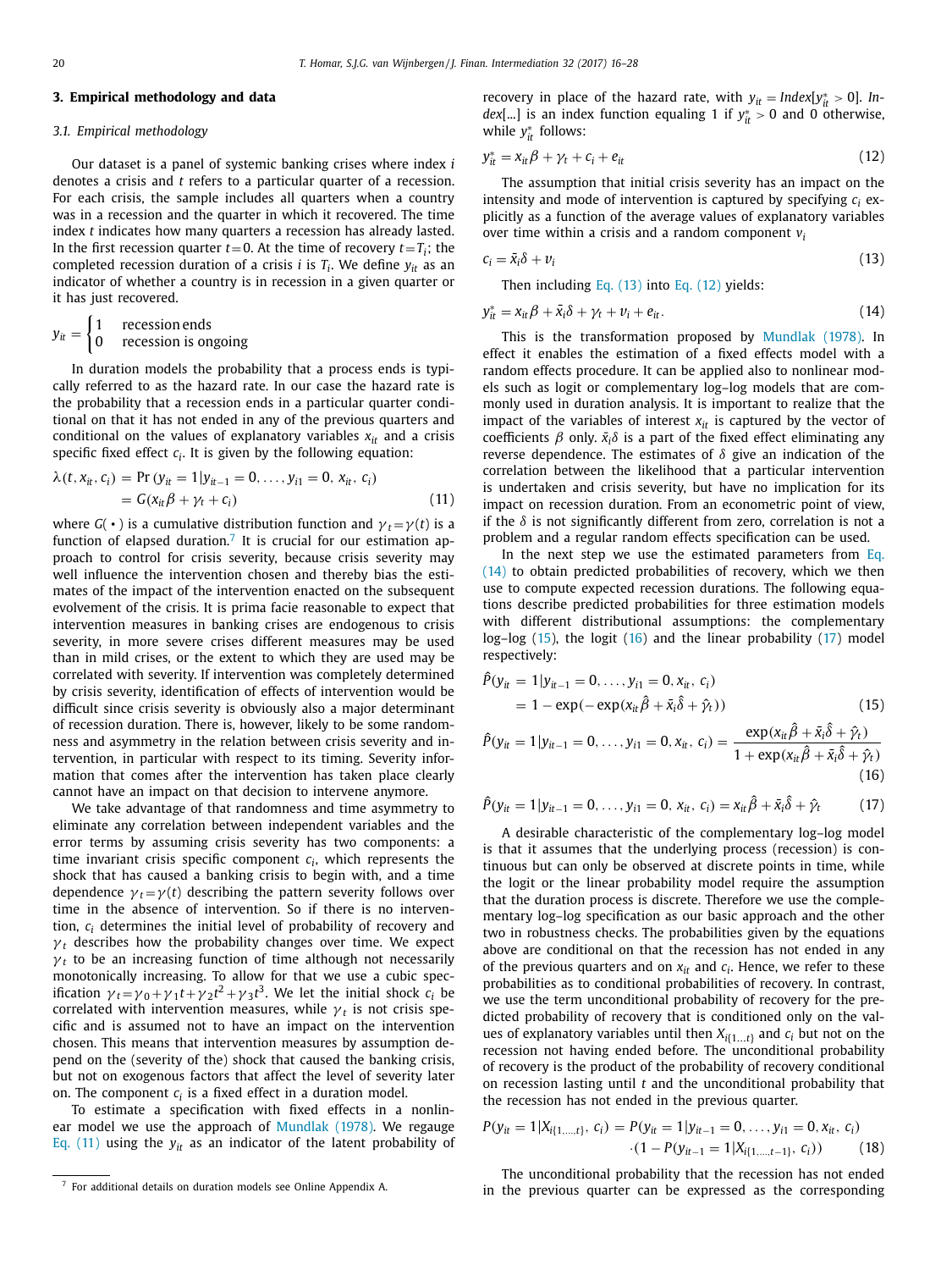<span id="page-5-0"></span>conditional probability of that quarter (conditional on the recession not having ended the quarter before) and the unconditional probability of no recovery a quarter before. This procedure can be repeated all the way back to the first quarter when the conditional probability of recovery is equal to the unconditional probability as there is no preceding quarter. This gives an expression for the unconditional probability of recovery in quarter *t* as a product of conditional probabilities of no recovery in all previous quarters.

$$
P(y_{it} = 1 | X_{i\{1,\ldots,t\}}, c_i) = P(y_{it} = 1 | y_{it-1} = 0, \ldots, y_{i1} = 0, x_{it}, c_i) \cdot (1 - P(y_{it-1} = 1 | y_{it-2} = 0, \ldots, y_{i1} = 0, x_{it-1}, c_i)) \cdot \ldots \cdot (1 - P(y_{i1} = 1 | x_{i1}, c_i)) \tag{19}
$$

The expected recession duration  $E[T_i]$  is the product of the predicted unconditional probabilities of recovery in any period and their respective durations, which range from  $t=0$  up to  $t = t_{MAX}$ .

$$
E[T_i] = \sum_{t=1}^{t_{MAX}} [t \cdot \hat{P}(y_{it} = 1 | x_{i\{1, \dots, t\}}, c_i)] \tag{20}
$$

The limit  $t_{MAX}$  is set at a value where the numerically computed probability of recession lasting until then is equal to zero.

#### *3.2. Banking crises*

Our dataset covers 69 systemic banking crises from the period 1980–2014, of which 40 are from the period before 2007 and 29 belong to the recent global financial crisis. For each banking crisis the panel includes the quarters in which a country was in a recession, and the quarter when it recovered. We start with the list of 65 systemic banking crises described by Laeven and Valencia (2013b) and add four [additional](#page-12-0) crises that meet the same criteria.<sup>8</sup> A crisis is considered systemic if two conditions are satisfied. Firstly, there has to be major distress in the banking system such as bank runs, large losses of bank capital or bank liquidations. Secondly, there need to be significant policy interventions in response to the problems in the banking sector. This condition is met if at least 3 of the following measures were used:

- Extensive liquidity support (claims of the central bank on deposit money banks larger than 5% of deposits and liabilities to nonresidents);
- Gross bank restructuring costs at least 3% of GDP;
- Significant bank nationalizations;
- Significant guarantees on bank liabilities;
- Asset purchases amounting to at least 5% of GDP;
- Deposit freezes or bank holidays.

When both conditions are met a crisis is considered systemic. If just 2 types of measures from the list above were used, Laeven and Valencia (2013b) report it as a [borderline](#page-12-0) case. All crises in the 1980–2006 period listed in their dataset were systemic according to the above definition. In the recent global financial crisis 18 countries were classified as having a systemic banking crisis and 8 as borderline cases. Three countries, Portugal, Slovenia and Spain, experienced two recessions linked to distress in the banking sector in the period after 2007. We treat these recessions as separate crisis episodes.

The starting date of a banking crisis is the quarter in which major distress in the banking sector was observed. The date when a crisis becomes systemic is the quarter when the conditions mentioned above are fulfilled. [Table](#page-6-0) 1 lists the systemic banking crises from the period 1980–2006. Countries that experienced a systemic banking crisis (or were classified as a borderline case) during the recent global financial crisis are listed in [Table](#page-7-0) 2.

Some banking crises were not followed by a recession. These crises are included in the tables although they cannot be analyzed with recession duration models. In total there are 11 such crises, 10 in the period before 2007 and one after. Next we describe the variables used in the regression analysis. Additional details about data sources and descriptive statistics are provided in the Online Appendix.

# *3.3. The recession indicator*

The recession indicator is the dependent variable in our duration model. It is equal to 0 if a country is in a recession in a given quarter and equal to 1 if it has just recovered from it. For countries that are not in a recession at the time of the banking crisis start, the start of the recession is defined as the first quarter with negative GDP growth after the start of the banking crisis. This quarter needs to be either part of a sequence of at least two consecutive negative growth quarters or a sequence of positive and negative quarters where a positive quarter is always preceded and succeeded by a negative quarter and there are at least two consecutive negative quarters in that sequence. The recession needs to start at latest 6 quarters after the start of a banking crisis to be considered related to the banking crisis. Two consecutive positive growth quarters mark the end of a recession. The first of these two quarters is the recovery quarter in which the recession indicator turns 1. The recession period is composed of quarters with negative growth but may include few positive growth quarters within the sequence of negative growth quarters. Such a definition is used as one positive growth quarter does not mean that a recession is really over. Applying this definition to determine the start and end of the recent recession in the US gives the same dates as the ones announced by the National Bureau of Economic Research. NBER [\(2012\)](#page-12-0) uses multiple indicators and judgment to define the date of a peak and a trough, which mark the start and the end of a recession. The recent recession in the US began with the peak in December 2007 and ended with the through in June 2009. In the first quarter of 2008 GDP growth was negative; in the second it was positive; then four quarters of negative growth followed. The recovery quarter was the third quarter of 2009. Some countries are already in a recession in the quarter when the banking crisis starts. In this case consecutive negative growth quarters before the start of the banking crisis are counted as a part of the recession.

The sources of GDP data are the World Economic Outlook and the International Financial Statistics databases provided by the IMF. Whenever available we use seasonally adjusted quarter-overquarter GDP growth rates from the WEO. For crises for which these data are not available, we complement it with quarterly GDP growth rates from the IFS and use X-12 ARIMA procedure provided by the U.S. Census [Bureau](#page-12-0) (2011) to seasonally adjust it. For 5 crises used in the regression analysis we use annual GDP growth rates from the WEO as there is no quarterly data available.

#### *3.4. Bank recapitalizations*

The variable bank recapitalizations measures the cumulative amount of recapitalizations in the banking sector since the start of the crisis. The amounts are weighed by total assets of the banking sector. Recapitalizations are assumed to have an effect on the probability of recovery from the first quarter after they have been implemented until the end of the recession.

There is a variety of measures that could be considered a recapitalization. We count as recapitalization injections of common equity, preferred stock, conditionally convertible (CoCo) bonds or any Tier 1 qualifying instrument by the state, a bank restructuring agency or other government agency. We do not consider in-

<sup>8</sup> We add the following crises: Cyprus 2011 Q3, Portugal 2010 Q4, Slovenia 2011 Q3 and Spain 2011 Q3.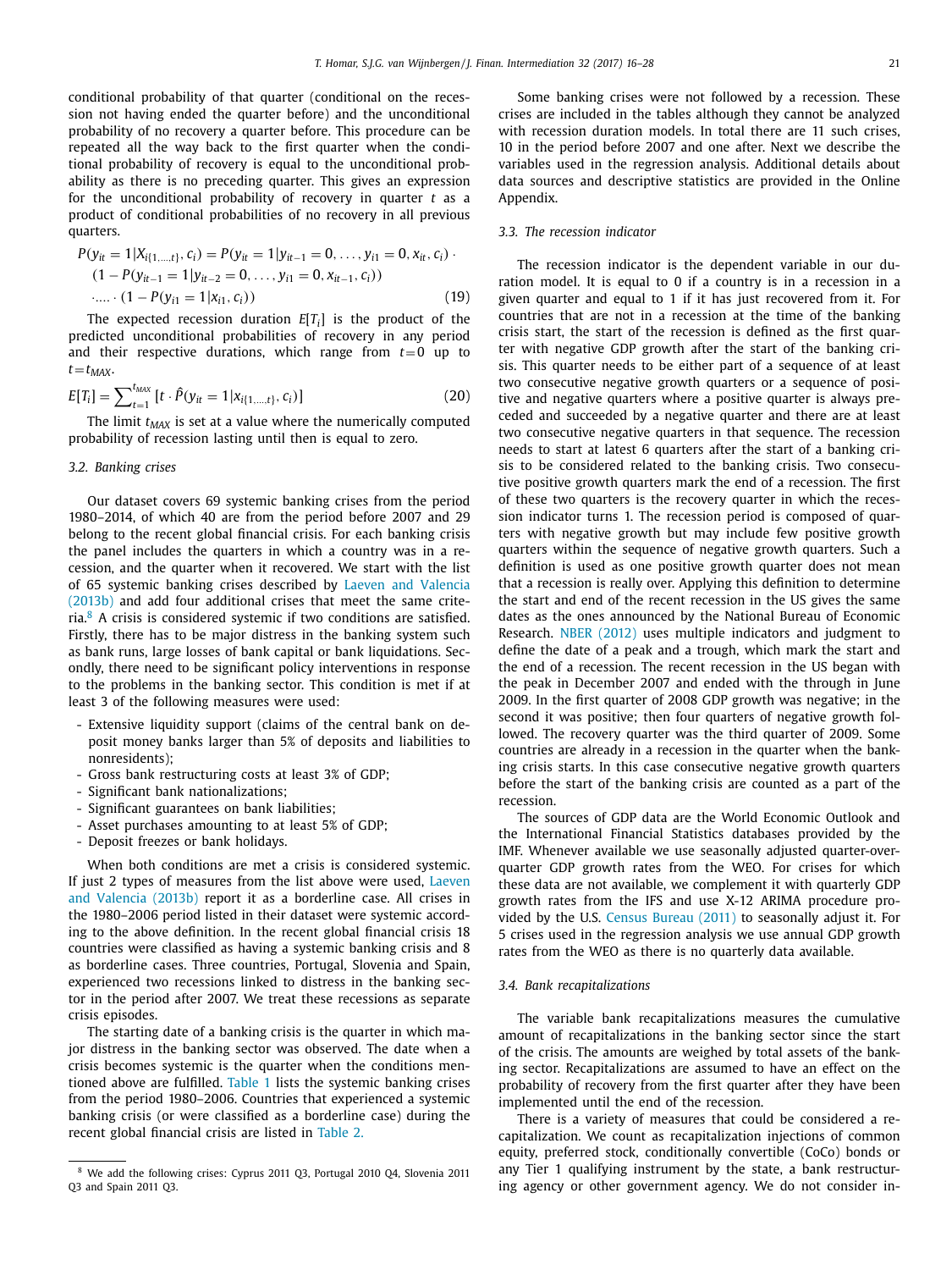# <span id="page-6-0"></span>**Table 1**

| Systemic banking crises in the period 1980–2006. |  |  |  |
|--------------------------------------------------|--|--|--|
|--------------------------------------------------|--|--|--|

| 8<br>1980 Mar<br>1981 Q1<br>Argentina<br>1980 May<br>1983 Q1<br>$\overline{7}$<br>1988 01<br>10<br>Argentina<br>1989 Dec<br>1989 Dec<br>1990 03<br>Argentina<br>1995 01<br>3<br>1995 Jan<br>1995 Jan<br>1995 04<br>$\overline{4}$<br>$\overline{2}$<br>2001 Q2<br>2002 Q2<br>Argentina<br>2001 Nov<br>2001 Dec<br><b>Bolivia</b><br>1994 Nov<br>1994 Nov<br>1990 Q1<br>8<br><b>Brazil</b><br>1990 Feb<br>1990 Feb<br>1992 Q1<br>3<br><b>Brazil</b><br>1995 Q1<br>1.24<br>1994 Dec<br>1994 Dec<br>1995 Q4<br>1996 Jan<br>1996 Jun<br><b>Bulgaria</b><br>$\sqrt{5}$<br>Chile<br>1981 Nov<br>1983 Mar<br>1981 Q4<br>1983 Q1<br>Colombia<br>1982 Jul<br>1982 Jul<br>Colombia<br>1998 03<br>$\overline{4}$<br>0.38<br>0.75<br>1998 Jun<br>1998 Jun<br>1999 03<br>Cote d'Ivoire<br>1988<br>1988<br>$\overline{2}$<br>0.96<br>8.37<br>Croatia<br>1998 Q4<br>1998 Mar<br>1998 Mar<br>1999 Q2<br>5<br>Czech Republic<br>1996 Q4<br>1998 Q1<br>1996 Jun<br>1996 Jun<br>2003 01<br>$\overline{4}$<br>$\mathbf{1}$<br>Dominican Rep.<br>2003 Apr<br>2003 Apr<br>2004 Q1<br>5<br>6.76<br>6.76<br>Ecuador<br>1998 Aug<br>1998 Dec<br>1998 03<br>1999 Q4<br>1999 03 | Country | Crisis start | Systemic<br>crisis date | Recession<br>start | Recovery | Recess.<br>duration | Duration of<br>exist. recession | Bank recap<br>date | Recap end of<br>recession | Recap end of<br>crisis |
|------------------------------------------------------------------------------------------------------------------------------------------------------------------------------------------------------------------------------------------------------------------------------------------------------------------------------------------------------------------------------------------------------------------------------------------------------------------------------------------------------------------------------------------------------------------------------------------------------------------------------------------------------------------------------------------------------------------------------------------------------------------------------------------------------------------------------------------------------------------------------------------------------------------------------------------------------------------------------------------------------------------------------------------------------------------------------------------------------------------------------------------------------|---------|--------------|-------------------------|--------------------|----------|---------------------|---------------------------------|--------------------|---------------------------|------------------------|
|                                                                                                                                                                                                                                                                                                                                                                                                                                                                                                                                                                                                                                                                                                                                                                                                                                                                                                                                                                                                                                                                                                                                                      |         |              |                         |                    |          |                     |                                 |                    |                           |                        |
|                                                                                                                                                                                                                                                                                                                                                                                                                                                                                                                                                                                                                                                                                                                                                                                                                                                                                                                                                                                                                                                                                                                                                      |         |              |                         |                    |          |                     |                                 |                    |                           |                        |
|                                                                                                                                                                                                                                                                                                                                                                                                                                                                                                                                                                                                                                                                                                                                                                                                                                                                                                                                                                                                                                                                                                                                                      |         |              |                         |                    |          |                     |                                 |                    |                           |                        |
|                                                                                                                                                                                                                                                                                                                                                                                                                                                                                                                                                                                                                                                                                                                                                                                                                                                                                                                                                                                                                                                                                                                                                      |         |              |                         |                    |          |                     |                                 |                    |                           |                        |
|                                                                                                                                                                                                                                                                                                                                                                                                                                                                                                                                                                                                                                                                                                                                                                                                                                                                                                                                                                                                                                                                                                                                                      |         |              |                         |                    |          |                     |                                 |                    |                           |                        |
|                                                                                                                                                                                                                                                                                                                                                                                                                                                                                                                                                                                                                                                                                                                                                                                                                                                                                                                                                                                                                                                                                                                                                      |         |              |                         |                    |          |                     |                                 |                    |                           |                        |
|                                                                                                                                                                                                                                                                                                                                                                                                                                                                                                                                                                                                                                                                                                                                                                                                                                                                                                                                                                                                                                                                                                                                                      |         |              |                         |                    |          |                     |                                 |                    |                           |                        |
|                                                                                                                                                                                                                                                                                                                                                                                                                                                                                                                                                                                                                                                                                                                                                                                                                                                                                                                                                                                                                                                                                                                                                      |         |              |                         |                    |          |                     |                                 |                    |                           |                        |
|                                                                                                                                                                                                                                                                                                                                                                                                                                                                                                                                                                                                                                                                                                                                                                                                                                                                                                                                                                                                                                                                                                                                                      |         |              |                         |                    |          |                     |                                 |                    |                           |                        |
|                                                                                                                                                                                                                                                                                                                                                                                                                                                                                                                                                                                                                                                                                                                                                                                                                                                                                                                                                                                                                                                                                                                                                      |         |              |                         |                    |          |                     |                                 |                    |                           |                        |
|                                                                                                                                                                                                                                                                                                                                                                                                                                                                                                                                                                                                                                                                                                                                                                                                                                                                                                                                                                                                                                                                                                                                                      |         |              |                         |                    |          |                     |                                 |                    |                           |                        |
|                                                                                                                                                                                                                                                                                                                                                                                                                                                                                                                                                                                                                                                                                                                                                                                                                                                                                                                                                                                                                                                                                                                                                      |         |              |                         |                    |          |                     |                                 |                    |                           |                        |
|                                                                                                                                                                                                                                                                                                                                                                                                                                                                                                                                                                                                                                                                                                                                                                                                                                                                                                                                                                                                                                                                                                                                                      |         |              |                         |                    |          |                     |                                 |                    |                           |                        |
|                                                                                                                                                                                                                                                                                                                                                                                                                                                                                                                                                                                                                                                                                                                                                                                                                                                                                                                                                                                                                                                                                                                                                      |         |              |                         |                    |          |                     |                                 |                    |                           |                        |
|                                                                                                                                                                                                                                                                                                                                                                                                                                                                                                                                                                                                                                                                                                                                                                                                                                                                                                                                                                                                                                                                                                                                                      |         |              |                         |                    |          |                     |                                 |                    |                           |                        |
|                                                                                                                                                                                                                                                                                                                                                                                                                                                                                                                                                                                                                                                                                                                                                                                                                                                                                                                                                                                                                                                                                                                                                      |         |              |                         |                    |          |                     |                                 |                    |                           |                        |
|                                                                                                                                                                                                                                                                                                                                                                                                                                                                                                                                                                                                                                                                                                                                                                                                                                                                                                                                                                                                                                                                                                                                                      |         |              |                         |                    |          |                     |                                 |                    |                           |                        |
|                                                                                                                                                                                                                                                                                                                                                                                                                                                                                                                                                                                                                                                                                                                                                                                                                                                                                                                                                                                                                                                                                                                                                      | Estonia | 1992 Nov     | 1992 Nov                | 1994 Q1            | 1994 Q3  | $\overline{2}$      |                                 |                    |                           |                        |
| 13<br>5<br>2.89<br>3.46<br>Finland<br>1993 Feb<br>1990 Q2<br>1993 Q3<br>1992 Q4<br>1991 Sep                                                                                                                                                                                                                                                                                                                                                                                                                                                                                                                                                                                                                                                                                                                                                                                                                                                                                                                                                                                                                                                          |         |              |                         |                    |          |                     |                                 |                    |                           |                        |
| 1982 Q1<br>8<br>Ghana<br>1982 Jan<br>1982 Jan<br>1984 01                                                                                                                                                                                                                                                                                                                                                                                                                                                                                                                                                                                                                                                                                                                                                                                                                                                                                                                                                                                                                                                                                             |         |              |                         |                    |          |                     |                                 |                    |                           |                        |
| 5<br>Indonesia<br>1997 Nov<br>1997 Dec<br>1997 04<br>1999 Q1<br>45.43                                                                                                                                                                                                                                                                                                                                                                                                                                                                                                                                                                                                                                                                                                                                                                                                                                                                                                                                                                                                                                                                                |         |              |                         |                    |          |                     |                                 |                    |                           |                        |
| 3<br>1996 Dec<br>1997 Feb<br>1997 03<br>1.51<br>1.51<br>Jamaica<br>1998 02                                                                                                                                                                                                                                                                                                                                                                                                                                                                                                                                                                                                                                                                                                                                                                                                                                                                                                                                                                                                                                                                           |         |              |                         |                    |          |                     |                                 |                    |                           |                        |
| $\mathbf{3}$<br>0.75<br>1997 Nov<br>1997 Nov<br>1997 Q4<br>1998 Q3<br>0.15<br>Japan                                                                                                                                                                                                                                                                                                                                                                                                                                                                                                                                                                                                                                                                                                                                                                                                                                                                                                                                                                                                                                                                  |         |              |                         |                    |          |                     |                                 |                    |                           |                        |
| 3<br>0.87<br>3.33<br>Korea<br>1997 Aug<br>1997 Nov<br>1997 Q4<br>1998 Q3                                                                                                                                                                                                                                                                                                                                                                                                                                                                                                                                                                                                                                                                                                                                                                                                                                                                                                                                                                                                                                                                             |         |              |                         |                    |          |                     |                                 |                    |                           |                        |
| 3<br>1995 02<br>1995 03<br>4.54<br>4.54<br>Latvia<br>1995 Apr<br>1995 Apr<br>1996 Q1                                                                                                                                                                                                                                                                                                                                                                                                                                                                                                                                                                                                                                                                                                                                                                                                                                                                                                                                                                                                                                                                 |         |              |                         |                    |          |                     |                                 |                    |                           |                        |
| Lithuania<br>1995 Dec<br>1995 Dec                                                                                                                                                                                                                                                                                                                                                                                                                                                                                                                                                                                                                                                                                                                                                                                                                                                                                                                                                                                                                                                                                                                    |         |              |                         |                    |          |                     |                                 |                    |                           |                        |
| 5<br>0.58<br>1.18<br>1997 Jul<br>1998 Mar<br>1997 Q4<br>1999 Q1<br>Malaysia                                                                                                                                                                                                                                                                                                                                                                                                                                                                                                                                                                                                                                                                                                                                                                                                                                                                                                                                                                                                                                                                          |         |              |                         |                    |          |                     |                                 |                    |                           |                        |
| $\overline{2}$<br>1995 Q1<br>Mexico<br>1994 Dec<br>1995 Jan<br>1995 Q3                                                                                                                                                                                                                                                                                                                                                                                                                                                                                                                                                                                                                                                                                                                                                                                                                                                                                                                                                                                                                                                                               |         |              |                         |                    |          |                     |                                 |                    |                           |                        |
| 2000 Aug<br>2001 Jan<br>Nicaragua                                                                                                                                                                                                                                                                                                                                                                                                                                                                                                                                                                                                                                                                                                                                                                                                                                                                                                                                                                                                                                                                                                                    |         |              |                         |                    |          |                     |                                 |                    |                           |                        |
| $\overline{2}$<br>1992 Q4<br>1993 02<br>2.94<br>2.94<br>Norway<br>1991 Oct<br>1991 Oct                                                                                                                                                                                                                                                                                                                                                                                                                                                                                                                                                                                                                                                                                                                                                                                                                                                                                                                                                                                                                                                               |         |              |                         |                    |          |                     |                                 |                    |                           |                        |
| 1995 Jul<br>Paraguay<br>1995 May                                                                                                                                                                                                                                                                                                                                                                                                                                                                                                                                                                                                                                                                                                                                                                                                                                                                                                                                                                                                                                                                                                                     |         |              |                         |                    |          |                     |                                 |                    |                           |                        |
| 5<br>Philippines<br>1997 Jul<br>1998 Mar<br>1997 Q3<br>1998 Q4                                                                                                                                                                                                                                                                                                                                                                                                                                                                                                                                                                                                                                                                                                                                                                                                                                                                                                                                                                                                                                                                                       |         |              |                         |                    |          |                     |                                 |                    |                           |                        |
| Russia<br>1998 Aug<br>1999 Jan                                                                                                                                                                                                                                                                                                                                                                                                                                                                                                                                                                                                                                                                                                                                                                                                                                                                                                                                                                                                                                                                                                                       |         |              |                         |                    |          |                     |                                 |                    |                           |                        |
| 1989<br>Sri Lanka<br>1989                                                                                                                                                                                                                                                                                                                                                                                                                                                                                                                                                                                                                                                                                                                                                                                                                                                                                                                                                                                                                                                                                                                            |         |              |                         |                    |          |                     |                                 |                    |                           |                        |
| $\overline{2}$<br>5.31<br>Sweden<br>1991 Q1<br>1993 01<br>8<br>1992 02<br>3.26<br>1991 Sep<br>1992 Sep                                                                                                                                                                                                                                                                                                                                                                                                                                                                                                                                                                                                                                                                                                                                                                                                                                                                                                                                                                                                                                               |         |              |                         |                    |          |                     |                                 |                    |                           |                        |
| Thailand<br>1997 Jul<br>1997 Oct<br>1997 03<br>1998 03<br>4                                                                                                                                                                                                                                                                                                                                                                                                                                                                                                                                                                                                                                                                                                                                                                                                                                                                                                                                                                                                                                                                                          |         |              |                         |                    |          |                     |                                 |                    |                           |                        |
| Turkey<br>2000 Dec<br>2001 01<br>2000 Nov<br>2002 Q1<br>4                                                                                                                                                                                                                                                                                                                                                                                                                                                                                                                                                                                                                                                                                                                                                                                                                                                                                                                                                                                                                                                                                            |         |              |                         |                    |          |                     |                                 |                    |                           |                        |
| $\overline{c}$<br>Ukraine<br>1998 Dec<br>1998 01<br>4<br>1998 Aug<br>1999 Q1                                                                                                                                                                                                                                                                                                                                                                                                                                                                                                                                                                                                                                                                                                                                                                                                                                                                                                                                                                                                                                                                         |         |              |                         |                    |          |                     |                                 |                    |                           |                        |
| 12<br>2002 Jan<br>2002 Apr<br>1999 Q1<br>2003 Q1<br>16<br>Uruguay                                                                                                                                                                                                                                                                                                                                                                                                                                                                                                                                                                                                                                                                                                                                                                                                                                                                                                                                                                                                                                                                                    |         |              |                         |                    |          |                     |                                 |                    |                           |                        |
| 24.61<br>Venezuela<br>1994 Jan<br>1994 Q1<br>1995 Q1<br>4<br>1994 02<br>24.61<br>1994 Jan                                                                                                                                                                                                                                                                                                                                                                                                                                                                                                                                                                                                                                                                                                                                                                                                                                                                                                                                                                                                                                                            |         |              |                         |                    |          |                     |                                 |                    |                           |                        |
| Vietnam<br>1997 Nov<br>1998 Oct                                                                                                                                                                                                                                                                                                                                                                                                                                                                                                                                                                                                                                                                                                                                                                                                                                                                                                                                                                                                                                                                                                                      |         |              |                         |                    |          |                     |                                 |                    |                           |                        |

Crisis start is the date when major distress in the banking sector was observed. Systemic crisis date is the date when the conditions for a banking crisis to be classified as systemic were met. Recession duration is in quarters. Duration of existing recession tells how long a recession has already been ongoing at the time of the banking crisis start. Bank recapitalization date is the time when the main part of bank recapitalizations has been completed. If recapitalizations were small or the main part of recapitalizations took place after the recession has already ended, recap date is reported as missing. Recap end of recession is the cumulative amount of bank recapitalizations at the end of the recession. Recap end of crisis is the total amount of bank recapitalizations in a banking crisis (it includes also bank recapitalizations after the recession has already ended). The recapitalization amounts are expressed in percent of total banking assets.

jections of subordinated debt, qualifying as Tier 2 capital, a recapitalization. Conversion of subordinated debt or other bank liabilities into equity and liability management exercises are counted as recapitalization. Write-offs of bank liabilities in the process of bank restructuring where creditors do not get any security in exchange are not counted as recapitalization although they are sometimes referred to as the contribution of bondholders toward recapitalization. In purchase and assumption deals the state often compensates the acquiring bank for the difference between the value of assets and liabilities of the bank that is being taken over in the process of restructuring. This amount is not counted as recapitalization as it merely brings the net asset value of the restructured bank to zero. It benefits the creditors of the distressed bank that would otherwise suffer losses in the process of restructuring and does not increase capital of the acquirer. If the acquiring bank receives an equity injection on top of that, the equity injection is counted as recapitalization. Sometimes both the state and private investors participate in bank equity issues. In those cases only the amount purchased by the state is counted as recapitalization for the purpose of our analysis.

We collect the data about bank recapitalizations from various sources: IMF staff reports, European Commission decisions about state aid, webpages of central banks, restructuring agencies and annual reports of intervened banks. For the regression analysis, we need the total amount of recapitalizations in the banking sector in each quarter for all crises. Whenever possible we document the amount of recapitalization at bank level, a description of the measure and the month or quarter when the measure was implemented. For the recent crises almost all data has this level of detail. If bank-level data is not available, we collect data about the total amount of recapitalizations in each quarter of a recession. For some crises before 2007 IMF staff reports only include how much was spent on recapitalizations until a certain date. In such cases we use two rules to allocate the amounts across the quarters. If the names of banks or the number of banks intervened in a particular quarter are reported but not the amounts per bank, we assume that each of the intervened banks received an equal amount. If only the date when a bank restructuring program was approved by the government and the total amount of recapitalizations at a later point in time are known, we assume that recapitalization amounts are evenly spread across quarters between the start of the restructuring program and the time at which the cumulative amount of recapitalizations is reported. Tables 1 and [2](#page-7-0) report the amounts of bank recapitalizations in the analyzed banking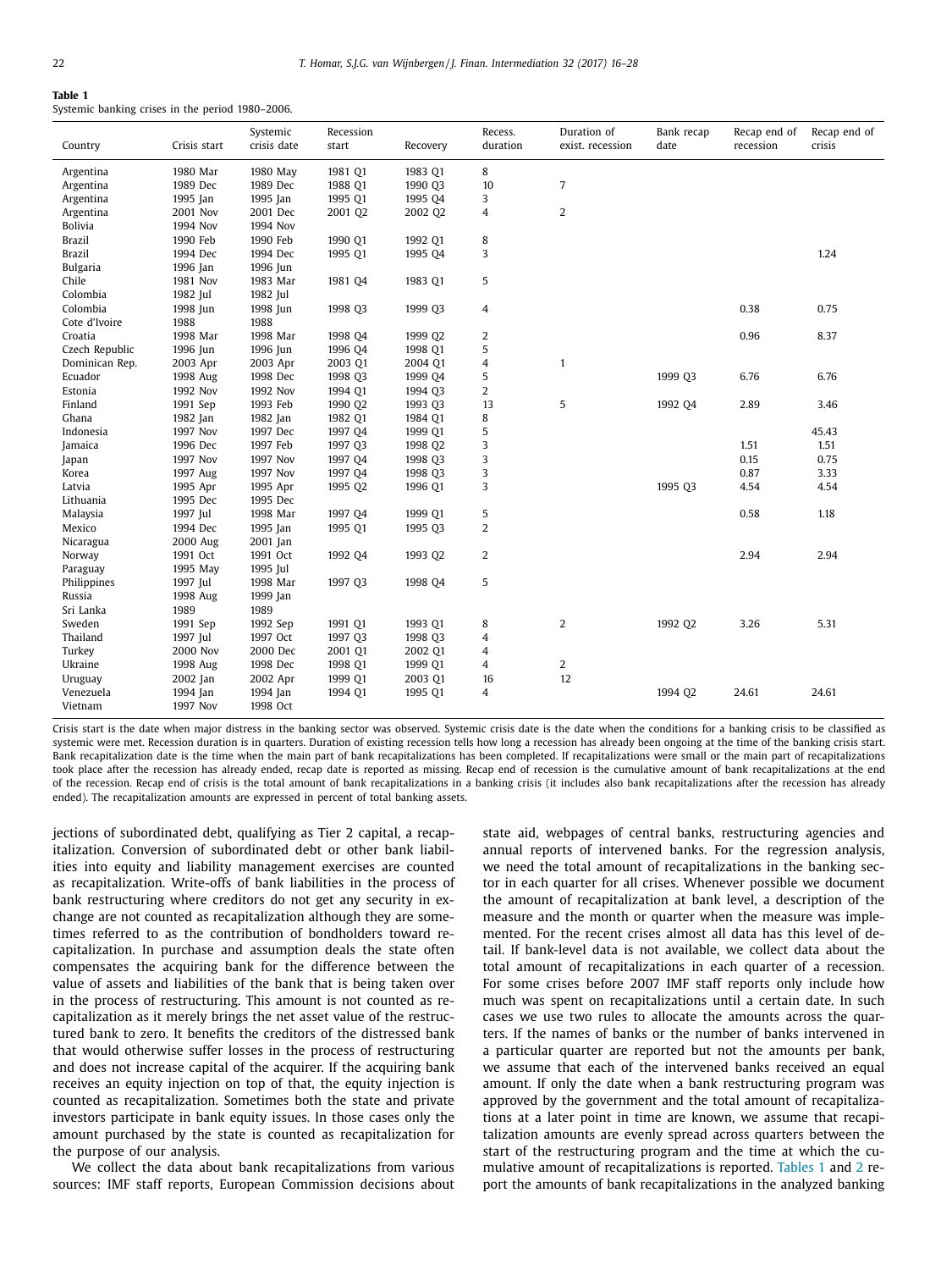<span id="page-7-0"></span>

| Table 2                                          |  |  |  |  |
|--------------------------------------------------|--|--|--|--|
| Systemic banking crises in the period 2007-2014. |  |  |  |  |

| Country              | Crisis start         | Systemic<br>crisis date | Recession<br>start | Recovery           | Recess.<br>duration | Duration of<br>exist. recession | Bank recap<br>date | Recap end of<br>recession | Recap end of<br>crisis |
|----------------------|----------------------|-------------------------|--------------------|--------------------|---------------------|---------------------------------|--------------------|---------------------------|------------------------|
|                      |                      |                         |                    |                    |                     | $\mathbf{1}$                    |                    |                           |                        |
| Austria<br>Belgium   | 2008 Sep<br>2008 Sep | 2008 Dec<br>2008 Oct    | 2008 02<br>2008 03 | 2009 03<br>2009 03 | 5<br>4              |                                 | 2009 02<br>2008 04 | 0.99<br>1.95              | 1.35<br>3.14           |
|                      | 2011 Jul             | 2013 Mar                | 2011 Q3            | 2015 01            | 14                  |                                 |                    |                           |                        |
| Cyprus<br>Denmark    | 2008 Sep             | 2009 Feb                | 2008 01            | 2010 01            | 8                   | 2                               | 2009 02            | 1.14                      | 1.25                   |
| France               | 2008 Sep             |                         | 2008 02            | 2009 03            | 5                   | $\mathbf{1}$                    |                    | 0.41                      | 0.63                   |
|                      | 2008 Sep             | 2009 Oct                | 2008 02            | 2009 02            | 4                   |                                 |                    | 0.7                       | 1.15                   |
| Germany              |                      |                         | 2008 02            |                    | 27                  | $\mathbf{1}$                    |                    |                           | 10.55                  |
| Greece               | 2008 Sep             | 2009 May                | 2008 03            | 2015 01<br>2009 04 | 5                   |                                 | 2012 Q2            | 10.55<br>0.14             |                        |
| Hungary<br>Iceland   | 2008 Sep<br>2008 Sep | 2008 Oct                | 2008 Q1            | 2010 04            | 11                  | $\overline{2}$                  | 2009 04            | 6.29                      | 0.14<br>6.29           |
| Ireland              | 2008 Sep             | 2009 Jan                | 2008 04            | 2011 01            | 9                   |                                 | 2010 03            | 8.66                      | 12.66                  |
|                      |                      |                         | 2008 02            |                    | 5                   |                                 |                    |                           | 0.26                   |
| Italy                | 2008 Sep             |                         | 2008 03            | 2009 03            | $\overline{2}$      | 1                               |                    |                           |                        |
| Kazakhstan           | 2008 Sep             | 2010 Sep                |                    | 2009 01            |                     |                                 |                    |                           |                        |
| Latvia               | 2008 Sep             | 2008 Dec                | 2007 04            | 2010 04            | 12                  | 3<br>$\mathbf{1}$               | 2009 02            | 0.84                      | 0.84                   |
| Luxembourg           | 2008 Sep             | 2008 Sep                | 2008 02            | 2009 03            | 5                   |                                 | 2008 04            | 0.85                      | 0.88                   |
| Mongolia             | 2008 Sep             | 2009 Nov                | 2009 01            | 2010 01            | 4                   |                                 |                    |                           | 2.49                   |
| Netherlands          | 2008 Sep             | 2008 Oct                | 2008 03            | 2009 03            | $\overline{4}$      |                                 | 2008 04            | 0.88                      | 1.41                   |
| Nigeria              | 2009 Aug             | 2011 Oct                |                    |                    |                     |                                 |                    |                           | 4.16                   |
| Portugal             | 2008 Sep             |                         | 2008 02            | 2009 02            | 4                   | 1                               |                    |                           |                        |
| Portugal             | 2010 Dec             |                         | 2010 04            | 2013 01            | 9                   |                                 | 2012 02            | 1.88                      | 2.21                   |
| Russia               | 2008 Sep             |                         | 2008 Q3            | 2009 03            | 4                   |                                 | 2009 02            | 1.02                      | 1.02                   |
| Slovenia             | 2008 Sep             |                         | 2008 03            | 2010 01            | 6                   |                                 |                    |                           | 0.85                   |
| Slovenia             | 2011 Sep             |                         | 2011 03            | 2013 02            | $\overline{7}$      |                                 |                    | 2.34                      | 13.1                   |
| Spain                | 2008 Sep             | 2011 Apr                | 2008 03            | 2010 01            | 6                   |                                 |                    | 0.05                      | 0.35                   |
| Spain                | 2011 Sep             | 2012 Dec                | 2011 01            | 2013 03            | 10                  | $\overline{2}$                  | 2012 04            | 2.35                      | 2.35                   |
| Sweden               | 2008 Sep             |                         | 2008 03            | 2009 02            | 3                   |                                 |                    |                           | 0                      |
| Switzerland          | 2008 Sep             |                         | 2008 04            | 2009 03            | 3                   |                                 |                    | 0.31                      | 0.31                   |
| Ukraine              | 2008 Sep             | 2009 May                | 2008 02            | 2009 02            | 4                   | $\mathbf{1}$                    |                    | 3.23                      | 7.31                   |
| United Kingdom       | 2007 Sep             | 2008 Nov                | 2008 Q2            | 2009 03            | 5                   |                                 |                    | 0.53                      | 0.97                   |
| <b>United States</b> | 2007 Dec             | 2008 Oct                | 2008 01            | 2009 Q3            | 6                   |                                 | 2008 04            | 1.39                      | 1.41                   |

For explanations of the column headings see [Table](#page-6-0) 1.

crises. For a complete list of recapitalizations including information on amounts per bank, dates and short descriptions of measures see Online Appendix B: Bank Recapitalizations.

In some regressions we use an indicator for bank recapitalizations, which turns from 0 to 1 in the quarter after the following two conditions are satisfied:

- The cumulative recapitalizations since the start of the crisis exceed half of the amount of recapitalizations in the whole banking crisis, which also includes recapitalizations after the recession has already ended.
- The cumulative recapitalizations exceed the threshold to be considered significant. This limit is 0.75% of total banking assets for crises in the period from 2007 to 2014 and 1.75% of total banking assets for crises from 1980 to 2006. It is roughly 50% of the median total amount of recapitalizations in banking crises where there were some recapitalizations.

The first condition determines the time when the main part of bank recapitalizations has been implemented. The second is necessary to avoid treating crises with minimal recapitalizations as having done a proper bank restructuring.

# *3.5. Guarantees on bank liabilities*

We use an indicator for the presence of significant guarantees on bank liabilities other than deposits. It is equal to 1 in quarter *t* if guarantees were in place in the preceding quarter. The lag allows for some time for guarantees to have an effect on GDP growth. The indicator values are based on the dates of introduction of blanket guarantees and dates of removal reported in (Laeven and Valencia, 2013b) and documents of the European [Commission](#page-12-0) about state aid decisions.

#### *3.6. Liquidity support, monetary and fiscal policy*

The data for liquidity support and monetary policy come from the International Financial Statistics database and for fiscal policy from World Economic Outlook Database. As a measure for liquidity support provided by central banks, we use the ratio of claims of monetary authorities on deposit money banks to total deposits, computed from end of quarter values lagged by one period. For monetary policy, we adopt two alternative measures. The preferred proxy, available for crises after 2007, is the decrease in real interest rates from quarter *t*−2 to *t*−1 (when the probability of recovery in quarter *t* is analyzed). In the analysis of crises before 2007 and of the full sample we employ the quarterly growth rate in reserve money as a proxy for monetary policy in order not to lose observations because interest rate data is not available for all pre-2007 crises. Similarly, the measure of fiscal policy, cyclically adjusted general government deficit, is available for most of the crises after 2007 but very few crises before 2007.

# **4. Results**

# *4.1. Effects of intervention measures on the probability of recovery*

We estimate the effect of bank recapitalizations, guarantees on bank liabilities, liquidity support, monetary policy and fiscal policy on the probability of recovery from recessions related to banking crises. The dependent variable is the recession indicator, which equals 1 if a recession has just ended and 0 otherwise. The explanatory variables are of three types. First, there are variables describing intervention. A positive estimated coefficient means that a higher value of the explanatory variable increases the probability of recovery. Second, there are averages of intervention variables, averaged over all time periods of a recession. Including the averages enables us to estimate a duration model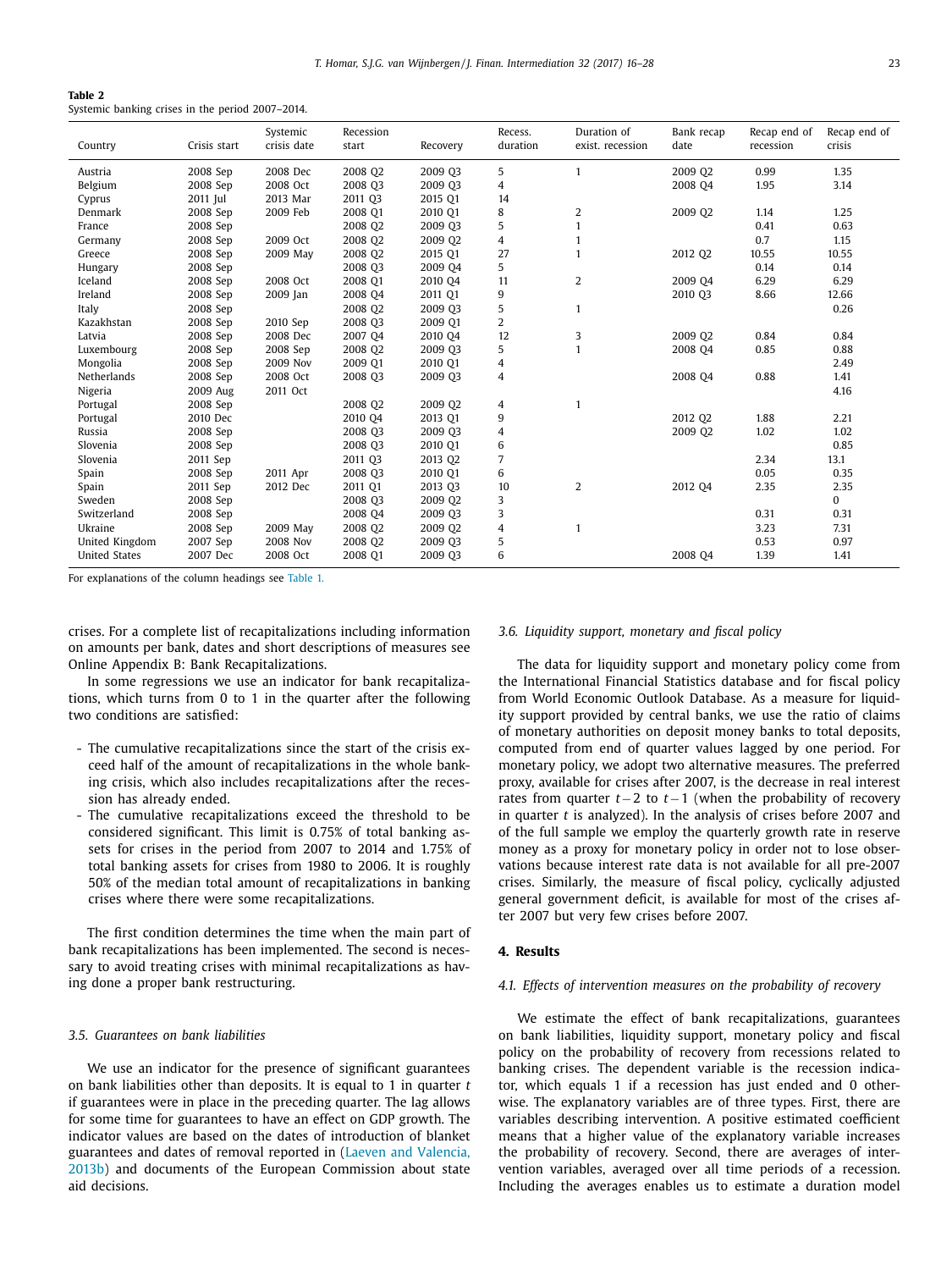# <span id="page-8-0"></span>**Table 3**

Estimation results of the effects of intervention variables on the probability of recovery for the full sample of crises and the subsamples from the periods 1980–2006 and 2007–2014.

|                                      | Full sample<br>1980-2014            | Past crises<br>1980-2006             | Recent crises<br>2007-2014          | Recent crises<br>2007-2014          |
|--------------------------------------|-------------------------------------|--------------------------------------|-------------------------------------|-------------------------------------|
| Recession indicator                  | (1)                                 | (2)                                  | (3)                                 | (4)                                 |
| <b>Bank recapitalizations</b>        | $0.7109***$<br>(3.47)               | $1.2679***$<br>(2.72)                | 1.3869***<br>(2.59)                 | $2.1140***$<br>(3.22)               |
| Guarantees on bank liabilities       | 0.2597<br>(0.52)                    | $-2.4137$<br>$(-1.61)$               | 0.0477<br>(0.06)                    | 0.2312<br>(0.24)                    |
| Liquidity support                    | 2.1970<br>(1.58)                    | 4.2111<br>(1.48)                     | 3.1290<br>(1.05)                    | $9.3538**$<br>(2.19)                |
| Growth of reserve money              | $-0.5623$<br>$(-1.17)$              | $-1.1808$<br>$(-1.39)$               | $-0.9340$<br>$(-0.92)$              |                                     |
| Real interest rate reduction         |                                     |                                      |                                     | $0.2587**$<br>(2.21)                |
| Fiscal deficit, cyclically adj.      |                                     |                                      |                                     | 0.2251<br>(1.21)                    |
| Average of bank recapitalizations    | $-1.2215***$<br>$(-3.27)$           | $-2.0576***$<br>$(-2.63)$            | $-3.5719**$<br>$(-2.55)$            | $-4.2634***$<br>$(-2.75)$           |
| Average of guarantees on bank liab.  | $-0.6396$<br>$(-0.81)$              | 3.8603*<br>(1.94)                    | $-1.9509$<br>$(-1.54)$              | $-0.9739$<br>$(-0.60)$              |
| Average liquidity support            | $-3.9050*$<br>$(-1.85)$             | $-2,1756$<br>$(-0.69)$               | $-6.5043$<br>$(-1.41)$              | $-22.8234***$<br>$(-2.78)$          |
| Average reserve money growth         | 0.4032<br>(0.85)                    | 0.1717<br>(0.27)                     | $6.0672**$<br>(2.17)                |                                     |
| Average real interest rate reduction |                                     |                                      |                                     | $-0.6639**$<br>$(-2.26)$            |
| Average cyclically adj. fisc. def.   |                                     |                                      |                                     | $-0.6035**$<br>$(-2.25)$            |
| Duration                             | $1.5283***$<br>(4.26)               | 10.6049**<br>(2.56)                  | 1.8149***<br>(3.36)                 | $2.2731***$<br>(3.98)               |
| Duration^2                           | $-0.1619***$<br>$(-3.71)$           | $-2.1800**$<br>$(-2.46)$             | $-0.1599***$<br>$(-2.99)$           | $-0.1739***$<br>$(-3.37)$           |
| Duration^3                           | $0.0041***$                         | $0.1421**$                           | $0.0039***$                         | $0.0040***$                         |
| Constant                             | (3.44)<br>$-4.6408***$<br>$(-5.45)$ | (2.39)<br>$-17.5726***$<br>$(-2.84)$ | (2.84)<br>$-5.1391***$<br>$(-3.52)$ | (3.08)<br>$-5.0802***$<br>$(-3.59)$ |
| Observations                         | 361                                 | 147                                  | 214                                 | 215                                 |
| Crises                               | 54                                  | 26                                   | 28                                  | 28                                  |
| Log likelihood                       | $-101.6265$                         | $-37,4276$                           | $-48.3647$                          | $-43,4675$                          |

Recession indicator (the dependent variable) has value 1 if a country has just recovered from a recession and 0 if it is in a recession in a particular quarter. A positive regression coefficient means that a higher value of the explanatory variable increases the probability of recovery. Bank recapitalizations are the cumulative amount of recapitalizations since the start of the banking crises, weighted by total banking assets. Guarantees on bank liabilities are an indicator variable for the presence of guarantees. Liquidity support is the ratio of central bank claims on other depository corporations divided by the total deposits at other depository corporations. Growth of reserve money and Real interest rate reduction are measures of monetary policy. Cyclically adjusted fiscal deficit is a measure of discretionary fiscal policy. All policy variables except for fiscal deficit are lagged one quarter. Averages of intervention variables are included to allow for correlation between intervention and the time invariant component of unobservable crisis severity. Duration is the number of quarters a recession has already been ongoing until the period for which the probability of recovery is estimated. The specifications are estimated using a complementary log–log random effects procedure. In parentheses are *z*-values of the tests for significance of coefficients. Significance levels of 10%, 5%, and 1% are denoted by <sup>∗</sup>, ∗∗, ∗∗∗, respectively.

with fixed effects, which are necessary to control for the correlation between the time invariant component of crisis severity and intervention. Third, a linear, quadratic and cubic term of elapsed duration are included to flexibly account for the dependence of probability of recovery on the time that a recession has already lasted.

Table 3 reports the results estimated on three samples: the full sample of systemic banking crises from 1980 until 2014, and separately for the subsample of past crises from the period 1980–2006 and the subsample of recent crises from 2007 until 2014. Estimates for the 2007–2014 subsample are repeated with additional measures of macroeconomic policy (column 4 in Table 3). The samples include crises in which the recession began up to 4 quarters before the start of the banking crisis. The start of the banking crisis is defined as the quarter when major distress in the banking sector was observed. Crises that did not have a recession or crises where the country was already in a recession for more than 4 quarters before the banking crises started, are not included. This cutoff is used to exclude recessions where the problems in the banking system are not an important determinant of the probability of recovery for a large part of recession duration.

The estimates of the effect of bank recapitalizations on the probability of recovery are positive and significant in all samples: bank recapitalizations significantly increase the probability of recovery. Guarantees on bank liabilities on the other hand do not have a significant effect. Liquidity support has a positive and significant effect in the sample of recent crises but not in the other two samples. The estimates for growth of reserve money are negative and insignificant. We use growth in reserve money as a proxy of monetary policy in order to perform the analysis on the maximum possible number of crises. However, when we substitute it with the reduction in real interest rates in column (4), the estimated effect is positive and significant. The effect of fiscal policy approximated by the cyclically adjusted fiscal deficit is not significant.

Coefficients of *averages* of bank recapitalizations, guarantees on bank liabilities and real interest rate reduction are statistically significant for at least one sample, which confirms that, at least for that sample, policies are correlated to crisis severity. Hence their inclusion is necessary to obtain consistent estimates of the coefficients of interest. We stress that the coefficients on averages should not be interpreted as a part of the effect of policies on the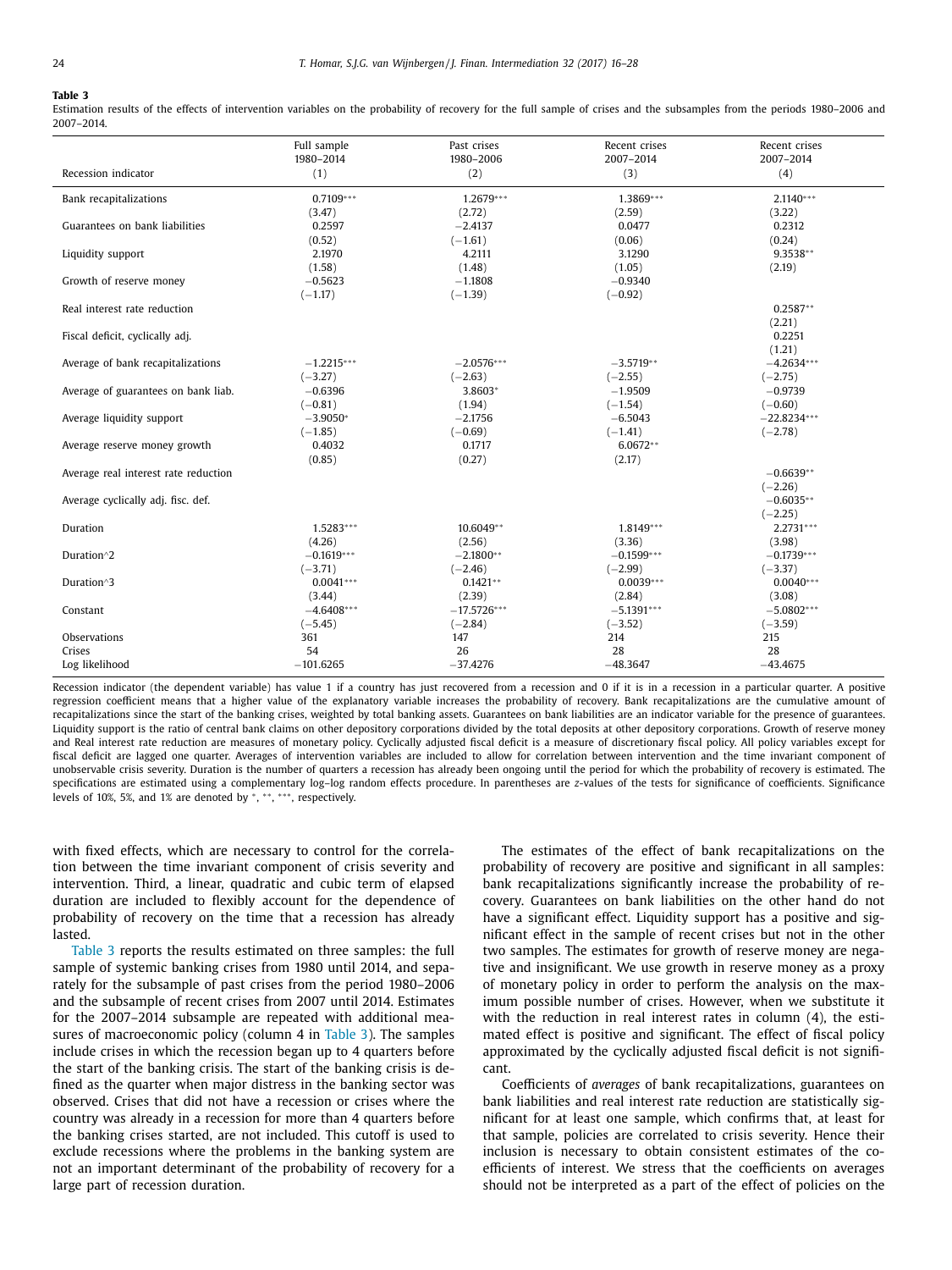probability of recovery; on the contrary, they represent the reverse link, the impact of crisis severity on the likelihood and extent of intervention. However we are interested only in the impact of intervention once it has been undertaken, and the coefficients on the averages, which represent the reverse link, between crisis severity and the likelihood and intensiveness of intervention, are not part of that response. They are only a component of the fixed effect in the model specification.

The probability of recovery shows time dependence, i.e. it follows a characteristic pattern over time described by the coefficients on elapsed duration. The linear term of duration is positive, indicating that the longer a recession has already lasted, the more likely it is to end in the current quarter. The coefficient on the quadratic term is negative, so the marginal effect of duration on exit probability decreases as crises last longer. In other words, recessions that have already lasted some time are likely to be long. But every recession ends at some point, as is indicated by the positive sign on the cubic term's coefficient.

#### *4.2. Expected recession duration*

In many crises, recapitalizations are done at multiple times but with the largest amounts typically concentrated in one quarter. To approximate this, we rerun the regressions with an alternative proxy for bank recapitalization: we replace the continuous recapitalization variable with a *bank recapitalization indicator*, which equals 1 when a significant bank recapitalization took place and 0 otherwise; for a more precise definition see [Section](#page-5-0) 3.4. If there were only minor recapitalizations or none at all, the value of the indicator is zero. [Table](#page-10-0) 4 reports the results of the regressions performed with the indicator instead of the continuous bank recapitalization variable.<sup>9</sup> This simplification allows for a sharper comparison between the approach of adequately recapitalizing banks versus regulatory forbearance defined as the absence of recapitalization. The basic results of [Table](#page-8-0) 3 are confirmed in [Table](#page-10-0) 4: bank recapitalizations are the intervention with the most significant effect.

To investigate the size of the recapitalization's impact on recession duration, we compute expected recession durations based on the estimation results from [Table](#page-10-0) 4, using Eqs. [\(15\),](#page-4-0) [\(19\)](#page-5-0) and [\(20\)](#page-5-0). We do this for two representative crisis types: one representing the group of crises where substantial recapitalizations were done and the other representing the group with no or very little recapitalizations. The reason for introducing two representative crises is that the two groups of crises most likely differ in unobserved crisis severity. Banking crises where banks were recapitalized tended to be much more severe than those where recapitalizations were not done. We use the expression *severe representative crisis* to denote the representative crisis of the group with significant bank recapitalizations and *mild representative crisis* to refer to the representative crisis of the group with no or minor recapitalizations. We compute expected recession duration with and without bank recapitalization for both types of representative crises.

The inputs for the conditional probabilities of recovery are the estimated coefficients from [Table](#page-10-0) 4 and the values of the explanatory variables for the two representative crises. For the purpose of these expected duration calculations, the explanatory variable values of the severe (mild) representative crisis are simply kept at the average of explanatory variables of crises where bank recapitalizations were (were not) done. This in particular holds for the averaged variables conditioning on crisis severity – this is the way the two crisis types are distinguished. For example, for mild crises the

average value of the bank recapitalization indicator remains at zero while for the severe crises it is kept fixed at the positive sample average for that subgroup. The exceptions of course are the elapsed duration, which by definition increases every quarter, and the bank recapitalization indicator which we change from 0 to 1 in the quarter after the simulated bank recapitalization is implemented. The median time that the recession had already lasted when bank recapitalizations were done in our sample was 1 quarter in the past crises subsample and 2 quarters for the recent crises subsample. When computing the expected durations in the two different recession types, we assume that the bank recapitalization is done at  $t=2$  and so has an effect on the probability of recovery from  $t=3$ onwards.

[Table](#page-10-0) 5 reports the expected durations computed based on estimates from [Table](#page-10-0) 4. Column (1) of [Table](#page-10-0) 5 refers to column (1) of [Table](#page-10-0) 4 etc. The size of the effect of bank recapitalization becomes apparent when the expected recession durations are compared. For the sample of 2007–2014 crises in column (4) the expected duration of severe representative crisis with bank recapitalization is fairly close to the average observed duration of severe crises; similarly the average observed duration of mild crises is close to the expected recession duration of the mild representative crises if bank recapitalization is not done. So our benchmarks seem well chosen. The counterfactual durations, however, are very different. The severe representative crisis without bank recapitalization would last 14 quarters, instead of only 6 quarters when banks are recapitalized, so without recapitalization a full two years longer than with recapitalization. The expected recession of the mild representative crisis is reduced from 5.4 to 3 quarters by bank recapitalization. So bank recapitalization reduces expected recession duration of severe crises by 60% and mild crises by 40%.

Another way of translating the regression results into an understandable metric is a comparison of exit probabilities over time with and without recapitalizations. We again have done this for severe and mild crises, as defined earlier, and for both the first (pre-Great Recession) period (1980–2006) and just for the recent period (2007–2014). We plot the predicted conditional probabilities, the same that were used to compute expected durations for past crises in column (2) and for the recent crises in column (4) of [Table](#page-10-0) 5. Since the resulting four plots are structurally similar, we only show the results for the severe recession case, based on the sample of recent crises ( $Fig. 2$ ) and present all four graphs (severe and mild crises for each of the subsamples separately) in Online Appendix F.

Initially, when a recession starts at  $t=0$ , the predicted probability of recovery is very low, then it gradually increases as time goes by. Eventually it approaches 1: even without intervention, recessions at some point come to an end. The shape of the curve is due to time dependence, which is captured by the duration terms in regression specification [\(14\)](#page-4-0). In the absence of intervention, the initial shock that caused the banking crisis and subsequent time dependence determine the time pattern of exit probabilities and the expected duration of the recession. We implement the bank recapitalization at  $t=2$ , so the jumps in the plots occur at  $t=3$ . The plot demonstrates our earlier results very clearly: bank recapitalizations increase the probability of recovery substantially.

#### *4.3. Robustness checks*

To check the robustness of our results, we perform additional regressions and report them in the Online Appendix. We re-estimate regressions from [Table](#page-8-0) 3 using an alternative lax and a strict recession definition. Under the lax definition we do not require a recession to include two consecutive negative growth quarters; a sequence of a negative, a positive and a negative quarter is also considered a recession. In addition, we do not exclude

<sup>&</sup>lt;sup>9</sup> We exclude Greece from the sample when using the bank recapitalizations indicator. Greece had three rounds of large recapitalizations during its 27 quarter long recession. Representing them with a single dummy does not seem appropriate.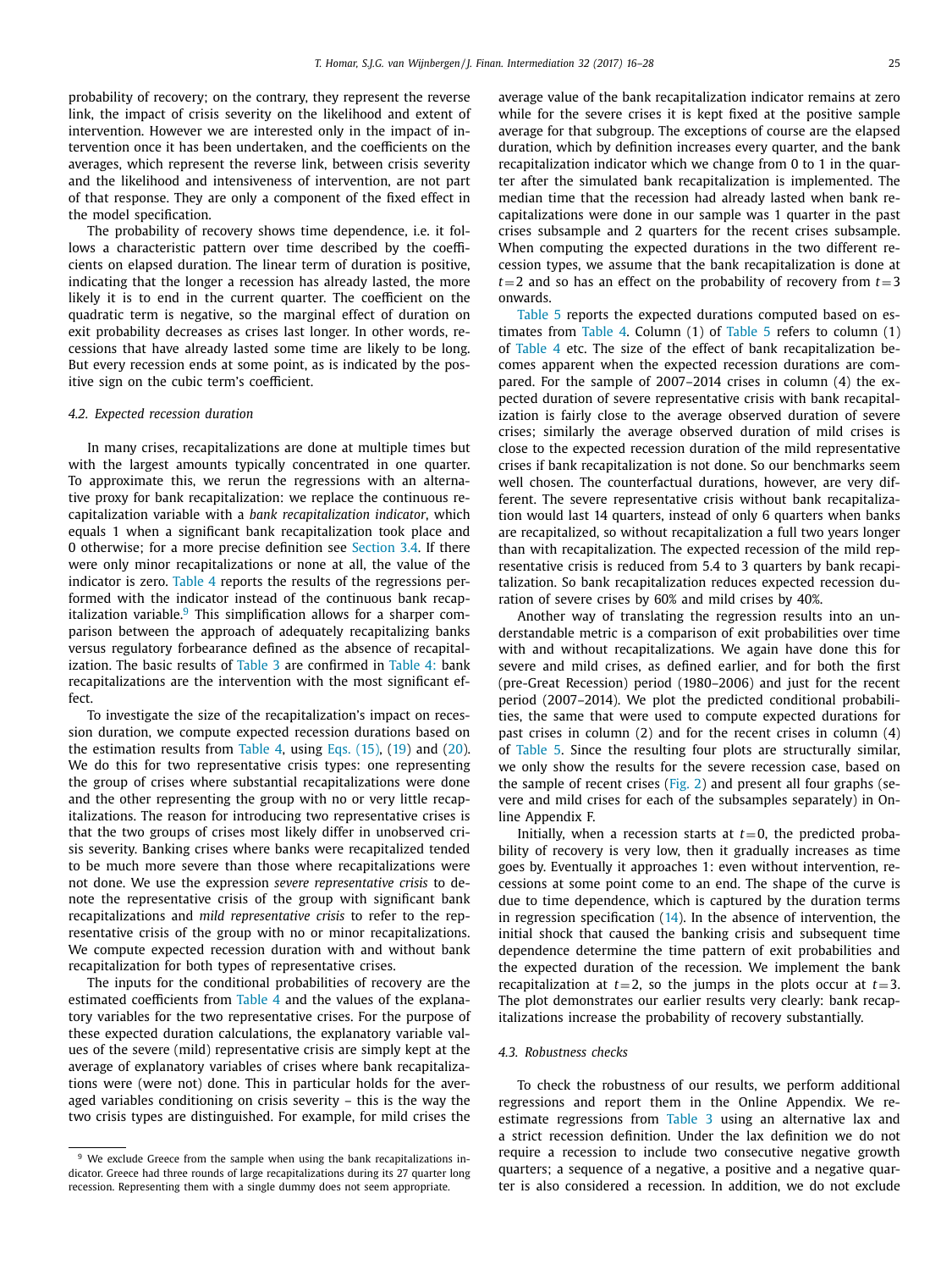#### <span id="page-10-0"></span>**Table 4**

Estimation results of the effects of intervention variables on the probability of recovery for the full sample of crises and the subsamples from the periods 1980–2006 and 2007–2014. The *bank recapitalization indicator* is used as a proxy for bank recapitalizations.

|                                      | Full sample            | Past crises            | Recent crises          | Recent crises            |
|--------------------------------------|------------------------|------------------------|------------------------|--------------------------|
|                                      | 1980-2014              | 1980-2006              | 2007-2014              | 2007-2014                |
| Recession indicator                  | (1)                    | (2)                    | (3)                    | (4)                      |
| Bank recapitalization indicator      | $2.5907***$            | $2.4613**$             | 3.2468***              | 3.4909***                |
| Guarantees on bank liabilities       | (3.76)                 | (2.13)                 | (2.73)                 | (2.58)                   |
|                                      | 0.2543                 | $-2.4368$              | 0.1756                 | 0.5611                   |
|                                      | (0.50)                 | $(-1.46)$              | (0.22)                 | (0.59)                   |
| Liquidity support                    | 2.1003                 | 2.7520                 | 1.2465                 | 3.3228                   |
|                                      | (1.34)                 | (1.02)                 | (0.37)                 | (0.81)                   |
| Growth of reserve money              | $-0.6394$<br>$(-1.14)$ | $-1.0170$<br>$(-1.21)$ | $-1.4800$<br>$(-1.19)$ |                          |
| Real interest rate reduction         |                        |                        |                        | 0.1208<br>(1.35)         |
| Fiscal deficit, cyclically adj.      |                        |                        |                        | 0.0644<br>(0.30)         |
| Average of bank recap. indicator     | $-5.6427***$           | $-4.9578**$            | $-6.6181**$            | $-6.3138*$               |
|                                      | $(-3.37)$              | $(-2.00)$              | $(-2.25)$              | $(-1.95)$                |
| Average of guarantees on bank liab.  | $-0.5618$              | 3.5793                 | $-0.8562$              | $-0.8494$                |
|                                      | $(-0.72)$              | (1.64)                 | $(-0.67)$              | $(-0.58)$                |
| Average liquidity support            | $-3.6165*$             | $-1.3133$              | $-5.0539$              | $-12.6438*$              |
|                                      | $(-1.66)$              | $(-0.44)$              | $(-1.05)$              | $(-1.92)$                |
| Average reserve money growth         | 0.3734<br>(0.80)       | 0.0333<br>(0.05)       | 5.4530*<br>(1.79)      |                          |
| Average real interest rate reduction |                        |                        |                        | $-0.4883**$<br>$(-2.11)$ |
| Average cyclically adj. fisc. def.   |                        |                        |                        | $-0.2576$<br>$(-0.94)$   |
| Duration                             | $3.1544***$            | 8.6194**               | 3.4780***              | 2.9734***                |
|                                      | (4.04)                 | (2.41)                 | (2.66)                 | (2.63)                   |
| Duration^2                           | $-0.4551***$           | $-1.7740**$            | $-0.4871**$            | $-0.3596**$              |
|                                      | $(-3.69)$              | $(-2.25)$              | $(-2.51)$              | $(-2.11)$                |
| Duration^3                           | $0.0196***$            | $0.1184**$             | $0.0209**$             | $0.0144*$                |
|                                      | (3.44)                 | (2.16)                 | (2.44)                 | (1.91)                   |
| Constant                             | $-7.1909***$           | $-14.5225***$          | $-8.1410***$           | $-6.7823***$             |
|                                      | $(-4.73)$              | $(-2.79)$              | $(-2.95)$              | $(-2.88)$                |
| Observations                         | 333                    | 147                    | 186                    | 187                      |
| Crises                               | 53                     | 26                     | 27                     | 27                       |
| Log likelihood                       | $-96.9699$             | $-42.8870$             | $-45,1275$             | $-43.4741$               |

Bank recapitalization indicator turns from 0 to 1 after a significant recapitalization is implemented. All other variables are defined as in the legend of [Table](#page-8-0) 3.

#### **Table 5**

Expected and average observed recession durations for severe and mild crises.

|                                                 | Full sample<br>1980-2014<br>(1) | Past crises<br>1980-2006<br>(2) | Recent crises<br>2007-2014<br>(3) | Recent crises<br>2007-2014<br>(4) |
|-------------------------------------------------|---------------------------------|---------------------------------|-----------------------------------|-----------------------------------|
| <b>Severe crises</b>                            |                                 |                                 |                                   |                                   |
| Average observed duration                       | 6.76                            | 5.60                            | 7.25                              | 7.25                              |
| Expected duration without bank recapitalization | 12.24                           | 7.14                            | 13.54                             | 13.98                             |
| Expected duration with bank recapitalization    | 4.59                            | 3.77                            | 5.18                              | 6.01                              |
| Difference in expected duration                 | 7.64                            | 3.37                            | 8.36                              | 7.97                              |
| Mild crises                                     |                                 |                                 |                                   |                                   |
| Average observed duration                       | 4.72                            | 4.43                            | 5.13                              | 5.13                              |
| Expected duration without bank recapitalization | 5.25                            | 4.50                            | 5.46                              | 5.37                              |
| Expected duration with bank recapitalization    | 2.99                            | 2.98                            | 2.98                              | 3.01                              |
| Difference in expected duration                 | 2.26                            | 1.52                            | 2.48                              | 2.36                              |

Severe crises are crises where significant bank recapitalizations are done at some point. Mild crises are crises where significant bank recapitalizations were never done. Average observed duration is the average recession duration of the group of crises to which a representative crisis refers. Expected recession durations are computed based on estimates from Table 4. The expected durations in each column correspond to estimates in the same column of Table 4 (i.e. the results reported in column (1) of Table 5 are based on the regression reported in column (1) of Table 4 etc.). Expected durations with bank recapitalization are computed assuming that bank recapitalization is done in the third recession quarter. Columns (3) and (4) differ in the control variables included, see Table 4 for details.

recessions that started more than 4 quarters before the start of the banking crises. Under the strict definition only consecutive quarters with negative GDP growth are counted as recession. The main results do not change. Under both alternative definitions the effects of bank recapitalizations and real interest rate reduction are highly significant. We also re-estimate the regressions using a logit random effects procedure and a linear probability model with random effects. The estimates obtained with logit are very similar to the main results in [Table](#page-8-0) 3. In the linear probability model the predicted probabilities can lie outside of the [0, 1] range but even then the effect of bank recapitalizations remains.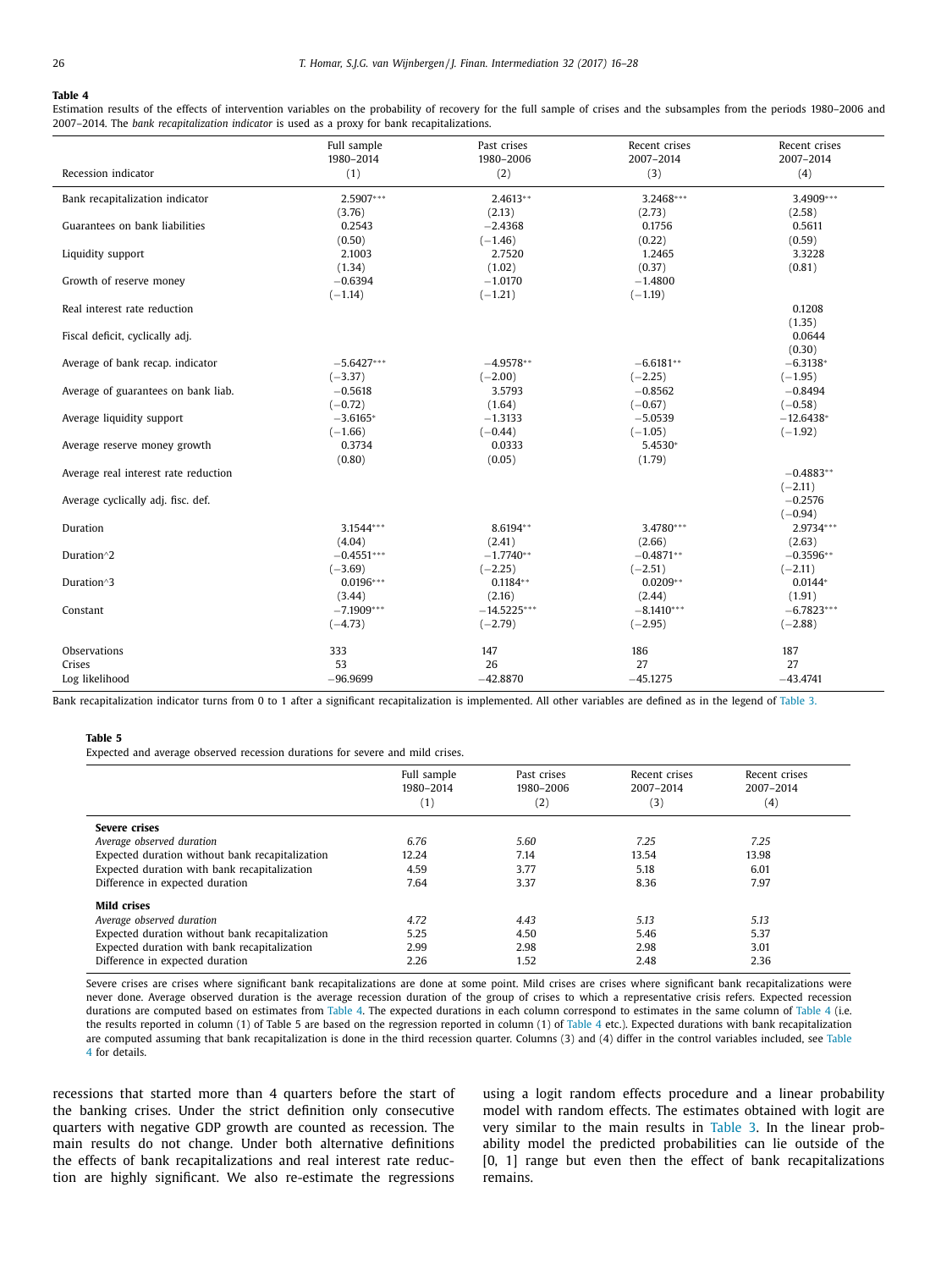<span id="page-11-0"></span>

**Fig. 2.** Predicted conditional probabilities of recovery for a severe representative crisis.

#### *4.4. Transmission channel: evidence from bank balance sheets*

In [Section](#page-1-0) 2 we propose a possible transmission channel for the effect of bank recapitalizations on economic growth. Recapitalizations improve bank incentives for management of distressed loans, which in turn leads to higher output. Our results indeed show that bank recapitalization significantly increase the probability of recovery. For micro evidence pointing at this transmission channel we refer to a paper by [Homar](#page-12-0) (2016) that analyzes the effects of bank recapitalizations on lending, funding and loan loss provisioning of European banks, using (a subset of) the same dataset on bank recapitalizations as we do in this paper. Controlling for bank distress with a measure of market implied capital shortfall, Homar (2016) finds that in the year when banks are [recapitalized,](#page-12-0) they increase loan loss provisions. In the subsequent year they lend significantly more, attract additional deposits and increase loan loss reserves and charge-offs of non-performing loans. These results show that after a recapitalization banks speed up resolution of nonperforming loans and increase lending, which explains the strong effect of bank recapitalizations on economic recovery.

# **5. Conclusions**

How much longer will a recession last if distressed banks are not recapitalized early on during a financial crisis? In other words, how costly is regulatory forbearance that allows zombie banks to continue to operate? We analyze recessions after 69 systemic banking crises in the period from 1980 to 2014 and find a positive and highly significant effect of bank recapitalizations on the probability of recovery. We do not find such effects for other intervention measures such as guarantees on bank liabilities or liquidity support. We take into account that intervention in banking crises may be endogenous to crisis severity because of a reverse link: since bank recapitalizations are costly, they are more likely in severe recessions, which can lead to spurious correlation. The impact of bank recapitalizations is shown to be especially large in severe crises where a timely recapitalization of distressed banks shortens the expected duration of the crisis related recession by a full two years.

The theoretical part of our paper offers a potential explanation of these results. Undercapitalized banks have incentives to roll over loans to distressed borrowers instead of restructuring or liquidating them. In that way zombie banks form a drag on economic recovery, they continue funding inefficient firms while rationing credit to new borrowers. Bank recapitalizations, by eliminating debt overhang, mitigate these adverse incentives and thereby shorten recessions. Other intervention measures such as guarantees on bank liabilities or liquidity support do not remedy the perverse incentives coming from undercapitalization.

Our findings thus show that recapitalizing banks early on in a recession significantly reduces the negative macroeconomic impact of a financial crisis. Of course such interventions may have adverse ex ante effects, but whether expectations of bailouts will trigger significantly more risk taking ex ante is likely to depend on the terms on which recapitalization measures are expected to take place, and the extent to which such anticipatory risk taking is restrained by prudential regulation.

# **Supplementary materials**

Supplementary material associated with this article can be found, in the online version, at [doi:10.1016/j.jfi.2016.11.004.](http://dx.doi.org/10.1016/j.jfi.2016.11.004)

# **References**

- Acharya, V.V, T. Eisert, C. Eufinger, C. Hirsch, and C. Eufinger. 2016. Whatever It Takes: The Real Effects of Unconventional Monetary Policy. Working Paper, NYU Stern School of Business.
- [Allen,](http://refhub.elsevier.com/S1042-9573(16)30063-8/sbref0001) F., [Gale,](http://refhub.elsevier.com/S1042-9573(16)30063-8/sbref0001) D., 2000. Financial [contagion.](http://refhub.elsevier.com/S1042-9573(16)30063-8/sbref0001) J. Polit. Econ. 108, 1–33.
- Berger, A.N., T. Makaew, and R. Roman. 2016. Did Bank Borrowers Benefit from the TARP Program? The Effects of TARP on Loan Contract Terms. Working Paper. Available at SSRN: [http://dx.doi.org/10.2139/ssrn.2736440.](http://dx.doi.org/10.2139/ssrn.2736440)
- Berger, A.N., and R.A. Roman. 2015. Did Saving Wall Street Really Save Main Street? The Real Effects of TARP on Local Economic Conditions. Forthcoming, Journal of Financial and Quantitative Analysis.
- [Berglof,](http://refhub.elsevier.com/S1042-9573(16)30063-8/sbref0002) E., [Roland,](http://refhub.elsevier.com/S1042-9573(16)30063-8/sbref0002) G., 1995. Bank [restructuring](http://refhub.elsevier.com/S1042-9573(16)30063-8/sbref0002) and soft budget constraints in financial transition. J. Jpn. Int. Econ. 9, 354–375.
- Blanchard, O., E. Cerutti, and L. Summers. 2015. Inflation and Activity Two Explorations and Their Monetary Policy Implications. IMF Working Paper 15/230.
- [Caballero,](http://refhub.elsevier.com/S1042-9573(16)30063-8/sbref0003) R.J., [Hoshi,](http://refhub.elsevier.com/S1042-9573(16)30063-8/sbref0003) T., [Kashyap,](http://refhub.elsevier.com/S1042-9573(16)30063-8/sbref0003) A.K., 2008. Zombie lending and depressed restructuring in Japan. Am. Econ. Rev. 98, [1943–1977.](http://refhub.elsevier.com/S1042-9573(16)30063-8/sbref0003)
- [Chodorow-Reich,](http://refhub.elsevier.com/S1042-9573(16)30063-8/sbref0004) G., 2014. The employment effects of credit market disruptions: Firm-level evidence from the 2008–09 financial crisis. Q. J. Econ. 129, 1–59.
- [Claessens,](http://refhub.elsevier.com/S1042-9573(16)30063-8/sbref0005) S., [Klingebiel,](http://refhub.elsevier.com/S1042-9573(16)30063-8/sbref0005) D., [Laeven,](http://refhub.elsevier.com/S1042-9573(16)30063-8/sbref0005) L., 2005. Crisis resolution, policies, and institutions: Empirical evidence. In: Honohan, P., Laeven, L. (Eds.), Systemic Financial
- Distress: [Containment](http://refhub.elsevier.com/S1042-9573(16)30063-8/sbref0005) and Resolution. Cambridge University Press, Cambridge. [Dell'Ariccia,](http://refhub.elsevier.com/S1042-9573(16)30063-8/sbref0007) G., [Detragiache,](http://refhub.elsevier.com/S1042-9573(16)30063-8/sbref0007) E., [Rajan,](http://refhub.elsevier.com/S1042-9573(16)30063-8/sbref0007) R., 2008. The real effect of banking crises. J. Financ. Intermed. 17, 89–112.
- [Diamond,](http://refhub.elsevier.com/S1042-9573(16)30063-8/sbref0008) D.W., [Rajan,](http://refhub.elsevier.com/S1042-9573(16)30063-8/sbref0008) R.G., 2011. Fear of fire sales, [illiquidity](http://refhub.elsevier.com/S1042-9573(16)30063-8/sbref0008) seeking, and credit freezes. Q. J. Econ. 126, 557–591.
- [Farhi,](http://refhub.elsevier.com/S1042-9573(16)30063-8/sbref0009) E., [Tirole,](http://refhub.elsevier.com/S1042-9573(16)30063-8/sbref0009) J., 2012. Collective moral hazard, maturity [mismatch,](http://refhub.elsevier.com/S1042-9573(16)30063-8/sbref0009) and systemic bailouts. Am. Econ. Rev. 102, 60–93.
- [Gennaioli,](http://refhub.elsevier.com/S1042-9573(16)30063-8/sbref0010) N., [Martin,](http://refhub.elsevier.com/S1042-9573(16)30063-8/sbref0010) A., [Rossi,](http://refhub.elsevier.com/S1042-9573(16)30063-8/sbref0010) S., 2014. Sovereign default, domestic banks and financial [institutions.](http://refhub.elsevier.com/S1042-9573(16)30063-8/sbref0010) J. Financ. 69, 819–866.